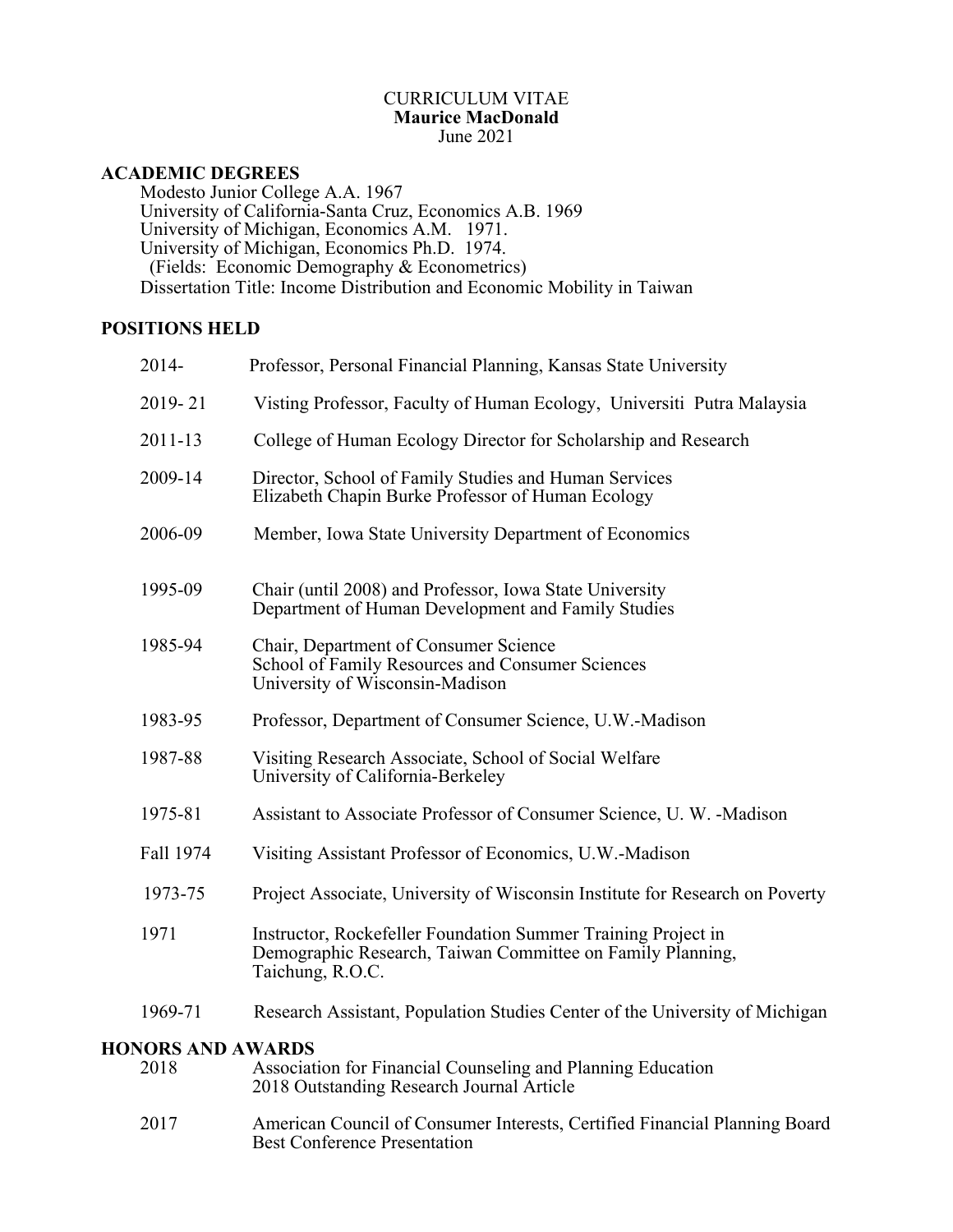| 2015    | Association for Continuing Higher Education Distinguished Program Award<br>for Personal Financial Planning Program (first online doctoral program).                                                             |
|---------|-----------------------------------------------------------------------------------------------------------------------------------------------------------------------------------------------------------------|
| 2014    | Friend of the Great Plains Interactive Distance Education Alliance for<br>"Significant Contributions to the Development and Operations of GPIDEA"                                                               |
| 2014    | Excellence in Program Assessment Award, Office of Assessment<br>Kansas State University: "Outstanding Achievements in Improving<br>Critical Thinking and Written Communication for FSHS Undergraduates"         |
| 2013    | Great Idea Award from Great Plains Interactive Distance Education Alliance for<br>"Rapid and Smooth Start" of the Masters in Family and Community Services                                                      |
| 2012    | Great Idea Award from Great Plains Interactive Distance Education Alliance for<br>Leadership of the M.S. in Youth Development                                                                                   |
| 2011    | Excellence in Program Assessment Award, Kansas State University Office<br>of Assessment: "A Well-Designed Assessment Process that Demonstrates<br>Personal Financial Planning M.S. & Ph.D. Program Improvement" |
| 2009    | Friend of Iowa Association of Marriage and Family Therapy                                                                                                                                                       |
| 2008    | Iowa State University Faculty Professional Development Leave 2008-09                                                                                                                                            |
| 2006    | Miller Faculty Fellow, ISU Center for Excellence in Learning and Teaching                                                                                                                                       |
| 2006    | Certificate of Appreciation, Iowa State University Extension to Families                                                                                                                                        |
| 2000    | Certificate of Achievement, Iowa State University Extension to Families                                                                                                                                         |
| 1995    | Who's Who in America                                                                                                                                                                                            |
| 1987    | Faculty Professional Excellence Award, School of Family Resources<br>Alumni Association                                                                                                                         |
| 1987    | Sabbatical Award, University of Wisconsin-Madison                                                                                                                                                               |
| 1983    | Outstanding Young Man of America (U.S. Jaycees)                                                                                                                                                                 |
| 1972-73 | National Institutes of Health Economic Demography Training Grant                                                                                                                                                |
| 1970-72 | Ford Foundation Fellowship in Population Studies                                                                                                                                                                |
| 1969-70 | U.S. Public Health Service, NIH Training Grant in Population Studies                                                                                                                                            |
| 1969    | Honors in Economics and Crown College Honors<br>University of California at Santa Cruz                                                                                                                          |
| 1967-69 | California State Scholar                                                                                                                                                                                        |
| 1966-67 | Alpha Gamma Omega National Junior College Honorary Society                                                                                                                                                      |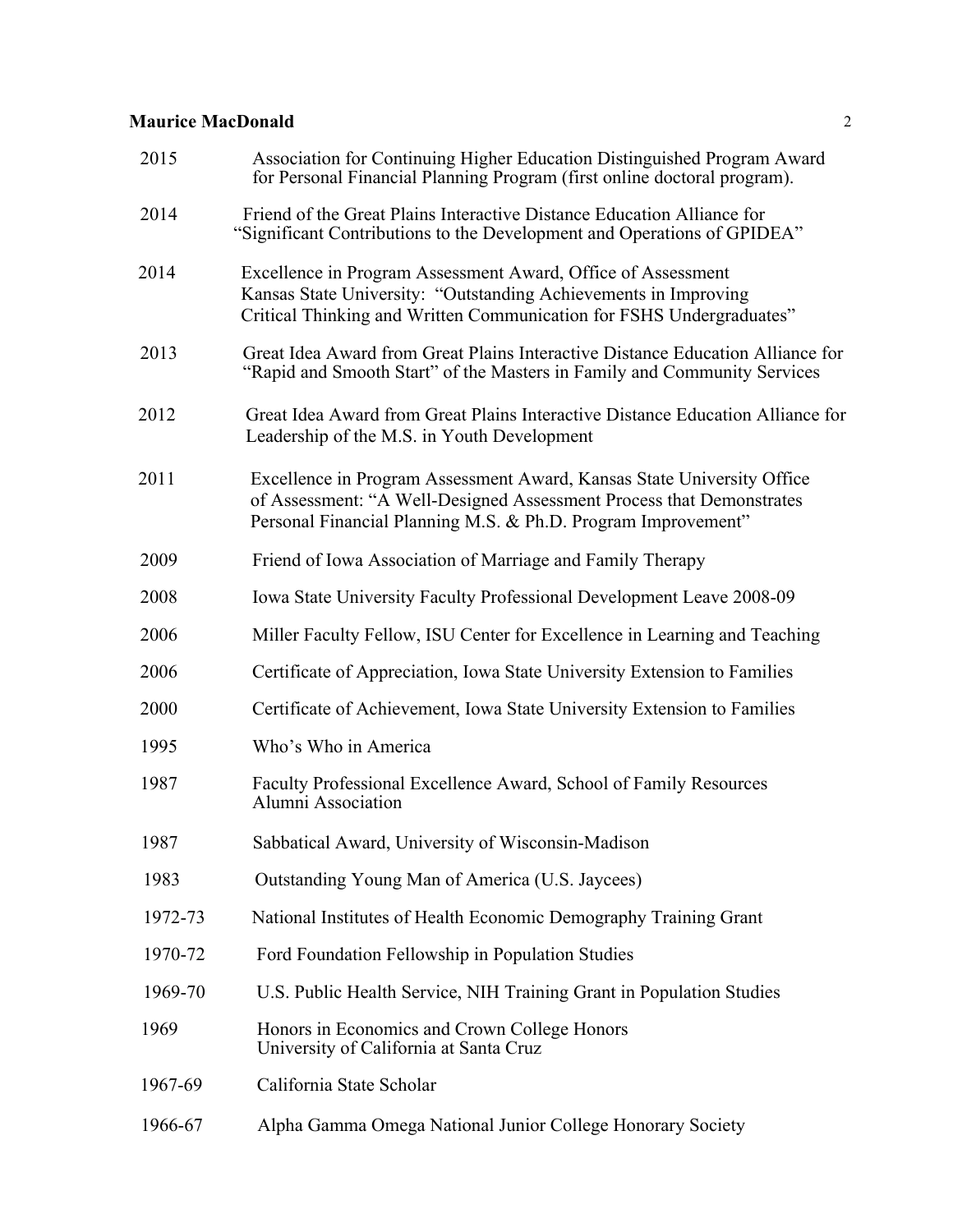1964 Montana Boys' State (American Legion, Columbus, MT )

# **PROFESSIONAL EXPERIENCE**

Participant, Columbia University-CFP Board Teaching Seminar June 2018

Vice President (2009-2014) and Member (2015-2019) Pawnee Mental Health Foundation Board

External Examiner, Universiti Putra Malaysia Department of Consumer Science 2006-2008.

Advisory Board, Institute for Social and Behavioral Research, Iowa State University 2005-2008

 Member, Resource Planning Team for Pre-Service Professional Training Reform, State of Iowa Office of Special Education Programs, 1998-2000.

Member, Rural Policy Research Institute Rural Welfare Reform Panel, 1997-1998.

Academic Advisory Board, The Rockford Institute Center on the Family in America, 1987-96.

Editorial Board for *Journal of Family and Economic Issues* 1987-1992.

Institute for Research on Poverty Small Grant Proposal Review Panel 1988-1996.

Proposal Reviewer, National Institute of Health, Center for Population Research 1980-1982.

Refereed for *Journal of Financial Counseling and Planning, Journal of Population Aging, Research on Aging, International Journal of Aging and Human Development, Journal of Family and Economic Issues*, *Family and Consumer Sciences Research Journal , Aging & Mental Health, The Gerontologist, Journal of Aging Research, , Marriage and Family Review, Demography, Social Service Review, American Economic Review, Journal of Human Resources, Journal of Consumer Affairs, Journal of Policy Analysis and Management, Journal of Public Economics, Policy Studies Review*

#### Survey Research Management

| 1991-95 | Co-Investigator, Wisconsin Longitudinal Study of Aging and Health<br>Center for Demography and Ecology, U.W. Madison                                                   |
|---------|------------------------------------------------------------------------------------------------------------------------------------------------------------------------|
| 1983-95 | Co-Investigator, National Survey of Families and Households:<br>The Health and Well-Being of Families in Transition<br>Center for Demography and Ecology, U.W. Madison |
| 1986-89 | Director of Parent Surveys for the Institute for Research on Poverty<br>Child Support Reform Project                                                                   |
| 1985-86 | Director of Children, Incomes, and Program Participation Survey for the<br>Wisconsin Office of Child Support Enforcement                                               |
| 1983-85 | Director, Basic Economic Needs Assessment Study for the Wisconsin<br>Department of Health and Social Services                                                          |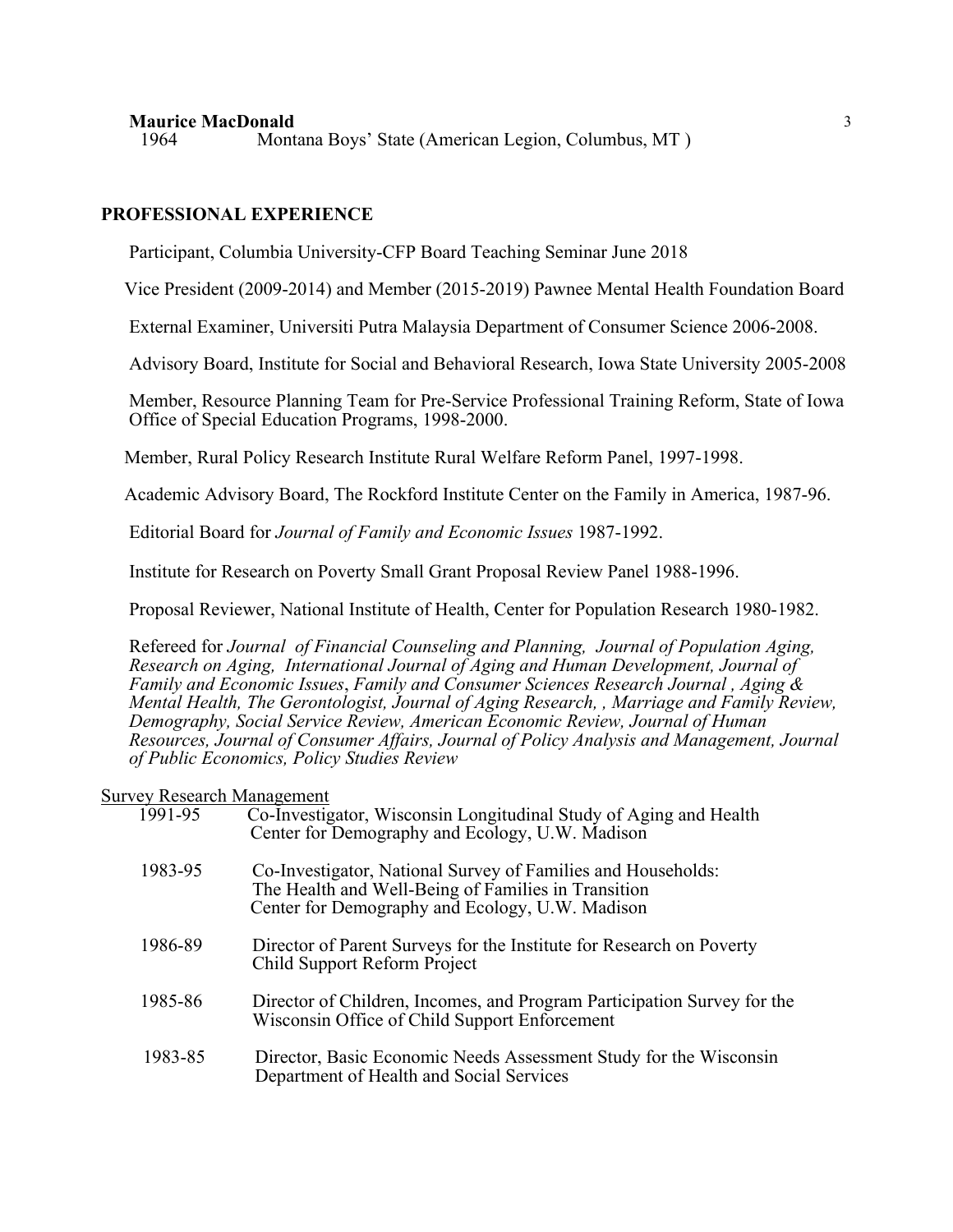Consultant

Research Consultant, International Foundation of Employee Benefit Plans, 2008.

Wisconsin Center for Public Representation, on Consumer Information for Health Insurance Reform and Regulation, 1994.

Wisconsin Legislative Council Special Committee on Child Custody, Child Support, and Visitation Laws, 1994.

 Social Science Research Council Collaborative Research Project on the Survey of Incomes and Program Participation, 1984-1985.

Madison, WI. School Board, on Cost-of-Living Increases for Arbitration Hearings, 1983-85.

President Reagan's Task Force on Food Assistance, 1983.

Mathematica Policy Research, Washington, D.C., 1980-1985.

Office of Analysis and Evaluation, Food and Nutrition Service, USDA, 1978-80.

United States Senate Select Panel for the Promotion of Child Health, 1979-80.

The Urban Institute Project on Women and the Family, Summer 1977.

United States Senate Select Committee on Nutrition and Human Needs, May 1977.

Food Research and Action Center, 1975-1977.

U.S. Interagency Task Force on Poverty Definitions, 1975.

# **Research in Progress**

Joseph, L. & MacDonald, M. Investigating antecedents to financial satisfaction in emerging adults. Submitted to CFP-ARC symposium for November 2021 (6/21).

Joseph, L. & MacDonald, M. Fears of financial fraud and diligent advisor selection. (6/21) for the International Academy of Financial Consumers 2021 Global Forum.

Reiter, M., Seay, M., MacDonald, M., & Lutter, S. Racial and gender preferences when hiring a financial planner: An experimental design on diversity in financial planning. Revised and resubmitted to *Journal of Financial Counseling and Planning (7/21).*

Magwegwe, F., MacDonald, M. & Lim, H. Determinants of financial worry. Submitted to *Journal of Consumer Affairs.* (9/20).

Tharp, D., Seay, M. MacDonald, M. & Carswell, A. Personality traits and financial satisfaction: An American state level analysis. Submitted to *Journal of Financial Counseling and Planning*  $(10/20)$ .

Joseph, L., Smodic, S., Ratzlaff, B. MacDonald, M. & Mielitz, K. Financial experience and college student competence. Poster accepted for the May 2021 ACCI conference (2/21).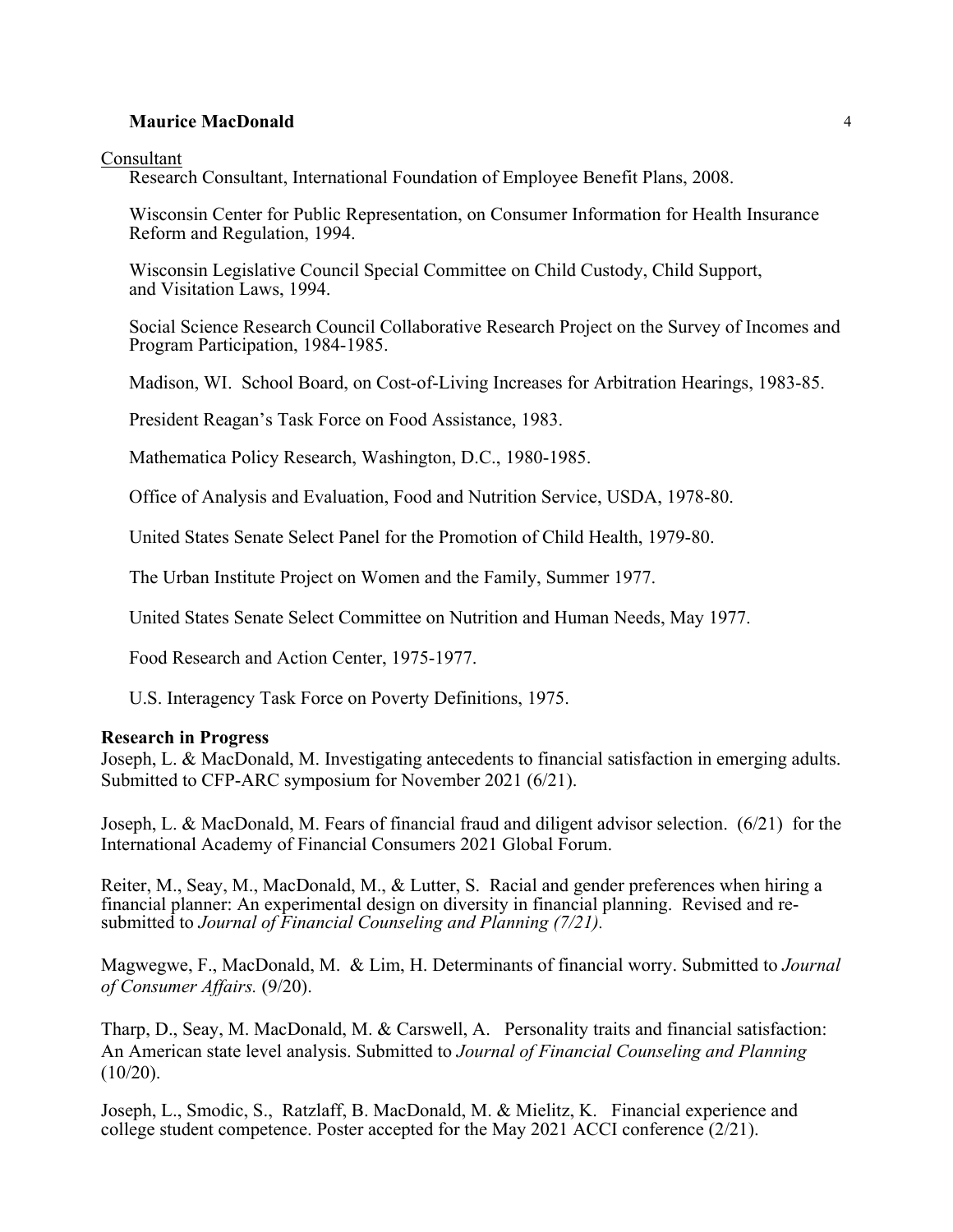Mielitiz, K., MacDonald, M. & Ratzlaff, B. Using self-determination theory to investigate college student financial well-being. Paper accepted for the May 2021 ACCI conference  $(2/21)$ .

Smodic, S., Joseph, L., Mielitz, K. & MacDonald, M. Racial aspects of student financial wellbeing. Paper submitted for the Association of Financial Counseling and Planning Educators conference (6/20) Consumer Financial Protection Bureau conference (12/20).

Yerger, D. & MacDonald, M. Fee-model development in fee-for-service financial planning. IRBapproved survey of Registered Investment Advisors. October 2020.

Magwegwe, F.M., MacDonald, M., Lim, H., & Heckman, S. Age-Related Differences in Financial Worry. Article manuscript in progress, to be submitted for publication to the International Journal of Aging and Human Development.

Todd, T.M., MacDonald, M., and Heckman, S. Examining the conventional wisdom of municipal bond investments and use in financial planning. To be submitted 3/21.

Preece, G., Kiss, E. & MacDonald, M. Understanding on-time mortgage payment history: An application of the responsible financial actions index. For JFCP  $(7/21)$ .

Strother, B., Kiss, E. & MacDonald, M. Relative income and financial satisfaction late in life. Article to be submitted to JFEI (9/21).

Sensenig, D., MacDonald, M. & Lawson, D. Comprehensive spending attributes of the middle class: Impact on credit card use and retirement savings (Dissertation and first research article).

Gallardo, J. & MacDonald, M. Psychological costs of worry about student loans (Dissertation in progress).

Mull, J. & MacDonald, M. Retirement savings adequacy influence of financial life stages (Dissertation in progress).

#### **PUBLICATIONS AND RESEARCH REPORTS** Book

MacDonald, Maurice. Food, Stamps, and Income Maintenance, 1977, New York: Academic Press.

# Articles, Book Chapters, and Book Reviews

Sommer, M., Lim, H. & MacDonald, M. Financial advisor use, life events, and beneficial intentions. *Financial Services Review* special issue on financial advice (in press, 2021).

Mielitz, K., MacDonald, M., Ratzlaff, B., Joseph, J. & Smodic, S. Using self-determination theory to investigate financial well-being. *Proceedings of the American Council of Consumer Interests Annual Conference.* June 2021.

Mielitz, K. & MacDonald, M. Post-release financial intentions of transitional center participants.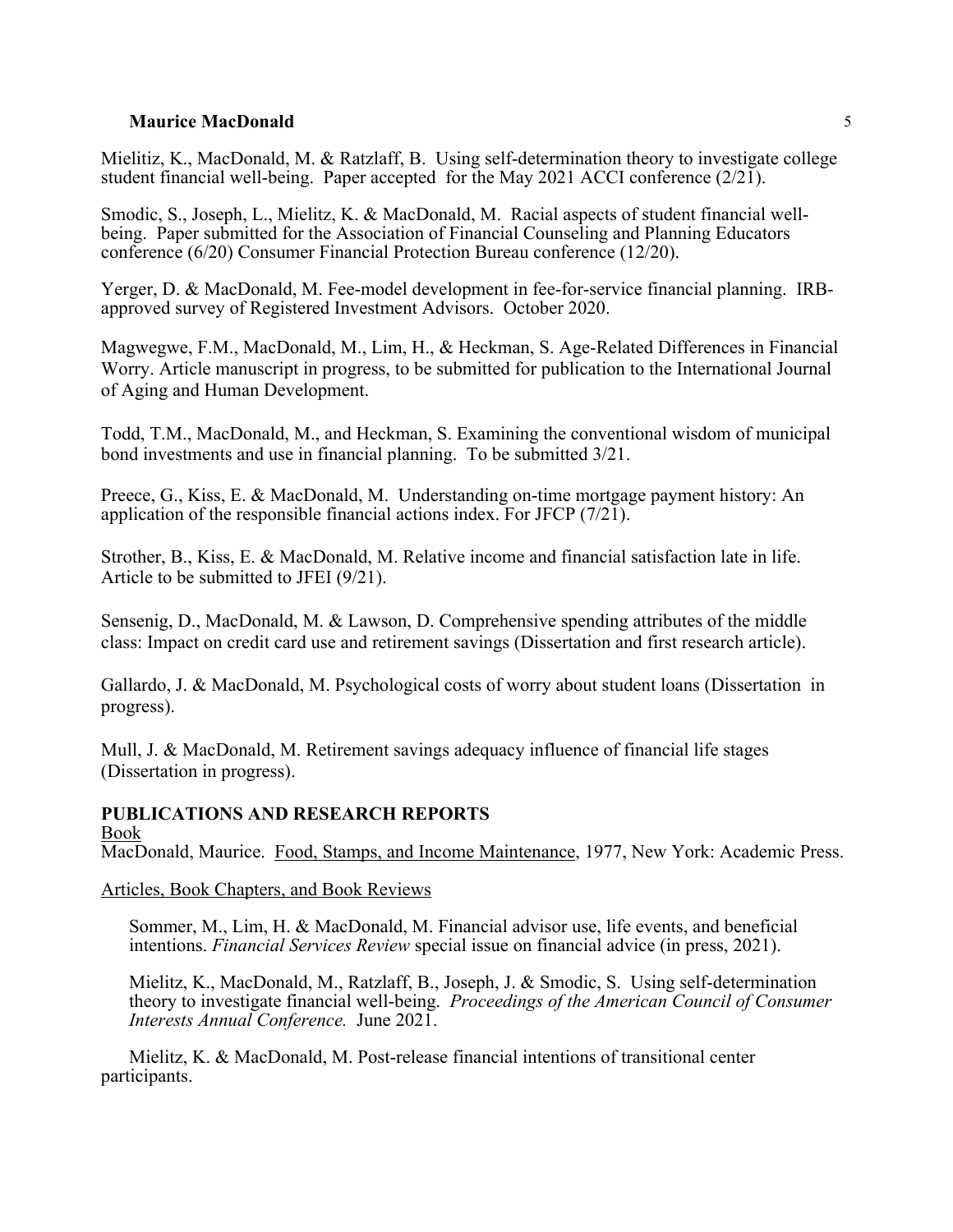*Journal of Fnancial Counseling and Planning.* 32,1. 173-186 June 2021.

Mielitz, K.& MacDonald, M. Social desirability in multivariate context for inmate survey research. *Corrections: Policy, Practice and Research*, forthcoming.

Tharp, D., Seay, M. C., Carswell, A.T, & MacDonald, M. M. (2020). Big Five personality traits, dispositional affect, and financial satisfaction among older adults. *Personality and Individual Differences*, *166*, doi: 10.1016/j.paid.2020.110211.

Sommer, M., Lim, H., & MacDonald, M. (2020) Does working with a financial advisor reduce financial anxiety and increase investment confidence? *Journal of Personal Finance*. 19(2), 9- 24,

Asebedo, S. D., Wilmarth, M., Seay, M. C., Archuleta, K. L., Brase, G., & MacDonald, M. (2019). Personality and saving behavior among older adults. *Journal of Consumer Affairs,*  53(2); 488-519.

Ammman, D. A**.** & MacDonald, M. Future orientation and household asset liquidity. *Journal of Financial Counseling and Planning,* Volume 29, Number 1, 2018, 121-131.http:// dx. doi. org/ 10. 1891/ 1052- 3073. 29. 1. 121 **AFCPE 2018 Outstanding Research Journal Article.**

Sommer, M., Lim, H., & MacDonald, M. Gender bias and practice profiles in the selection of a financial adviser. *Journal of Financial Planning.* October 2018 (31,10) 38-47.

Mielitz, K. MacDonald, M.& Lurtz, M. Financial literacy education in a work-release program: Investigating knowledge gains. (2018). *Journal of Financial Counseling and Planning.*(29,2)

Martin, P., Jazwinski, S.M., Green, R. Davey, A., MacDonald, M., Margrett, J., Siegler, I., Arnold, J., Woodard, J., Johnson, M.A., Kim, S., Dai, J., Li, L., Batzer, M., & Poon, L.W. APOE ε4, life experiences, and affect among centenarians. (2013). *Aging and Mental Health.* 

Sabri, M.F., MacDonald, M. and Masud, J. (2012). Determinants of college students' financial behaviors and problems. *Archives Des Sciences Journal.* 65: 4, 1-11.

Cho. J., Martin, P., Margrett, J., MacDonald, M., Poon, L. W. , and Johnson, M.A. (2012) Cohort comparisons in resources and functioning among centenarians: Findings from the Georgia Centenarian Study. *International Journal of Behavioral Development*. DOI: 10.1177/0165025412439967. Ijbd.sagepub.com

Bishop, A.J., Martin, P., Randall, G.K.l, MacDonald, M., & Poon, L. (2012). Exploring life satisfaction in exceptional old age: The mediating role of positive and negative affect. *Clinical Gerontologist.* 35:105-125. DOI: 10.1080/07317115.2022.646389.

MacDonald, M., and Cho, Jinmyoung. (2011) Impact of Resources on Successful Adaptation Among the Oldest Old. In L. Poon and J. Cohen-Mansfield (Eds.) Understanding the Well- Being of the Oldest Old Cambridge University Press.

Cho, J., Martin, P., MacDonald, M., Margrett, J., and Poon, L.W. (2011). Multidimensional predictors of fatigue among octogenarians and centenarians. *Gerontology.* (DOI: 10.1159/00332214).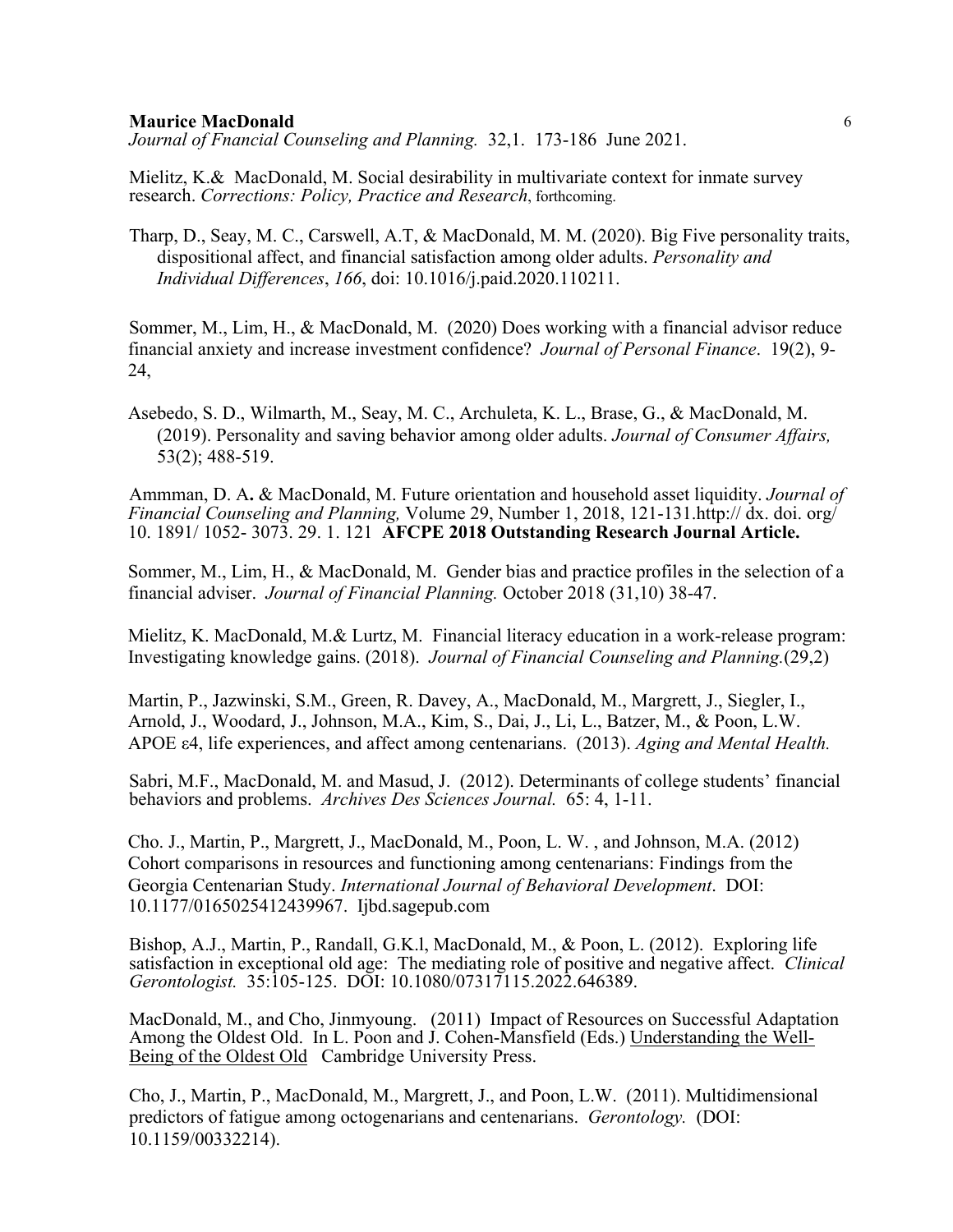Hensley, B., Martin, P., Margrett, J., MacDonald, M., Siegler, I., & Poon, L. W. (2011) Life events and personality influencing loneliness among centenarians. *The Journal of Psychology.*  146:1-2, 178-188.

Martin, P., MacDonald, M., Margrett, J., Siegler, I., & Poon, L.W. Correlates of functional capacity among centenarians. (2011) *Journal of Applied Gerontology.* XX(X), 1-22 DOI: 10.1177/0733464811520563.

G. Kevin Randall, Peter Martin, Maurice MacDonald, Jennifer Margrett, Alex Bishop and Leonard W. Poon. Comparing the support-efficacy model among centenarians living in private homes, assisted living facilities, and nursing homes. *Journal of Aging Research* Volume 2011, Article ID 280727, 10 pages doi: 10.4061/2011/280727.

Cho, J., Martin, P., Margrett, J., MacDonald, M. and Poon, L.W. The relationship between physical health and psychological well-being among oldest-old adults. *Journal of Aging Research* Volume 2011, Article ID 605041, 8 pages doi: 10.4061/2011/605041.

Margrett, J., Daugherty, K., Martin, P., MacDonald, M., Davey, A., Woodard, J., Miller, L., Siegler, I., & Poon L., (2011). Affect and loneliness among centenarians and the oldest old: The role of individual and social resources. *Aging and Mental Health.* 15 (3), 385-396.

Sabri, M., MacDonald, M., Masud, J., & Cook, C. Knowledge and skills of financial at risk young adults in Malaysia. (2010) *Proceedings of the Association for Financial Counseling and Planning Education.* (Susan J. Eitel, Editor) November.

Sabri, M., & MacDonald, M. (2010). Savings behavior and financial problems among college students: The role of financial literacy in Malaysia. *Cross-cultural Communication. 6* (5), 103- 110.

Poon, L.W., Martin, P., Bishop, A., Cho, J., daRosa, G., Deshpande, N., Hensley, R., MacDonald, M., Margrett, J., & Randall, G. (2010). Understanding Centenarians' Psychosocial Dynamics and Their Contributions to Health and Quality of Life. *Current Gerontology and Geriatrics Research.* Volume 2010, Article ID 680657, 13 pages doi:10.1155/2010/680657.

Margrett, J., Martin, P., Woodard, J.L., Miller, S., MacDonald, M., & Baenziger, J. (2010) Depression Among Centenarians and the Oldest Old: Contributions of Cognition and Personality. *Gerontology.* 56 (1): 93-9. DOI:10.1159/000272018.

Arnold, J., Dai,J., Nahapetyan, L., Arte, A., Johnson, M.A., Hausman, D., Rogers, W., Hensley, R., Martin, P., MacDonald, M., Davey, A., Siegler, I., Jazwinski, M., & Poon, L. (2010). Predicting successful Aging in a Population-based Sample of Georgia Centenarians. *Current Gerontology and Geriatrics Research.* Volume 2010, Article ID 989315, 9 pages doi:10.1155/2010/989315.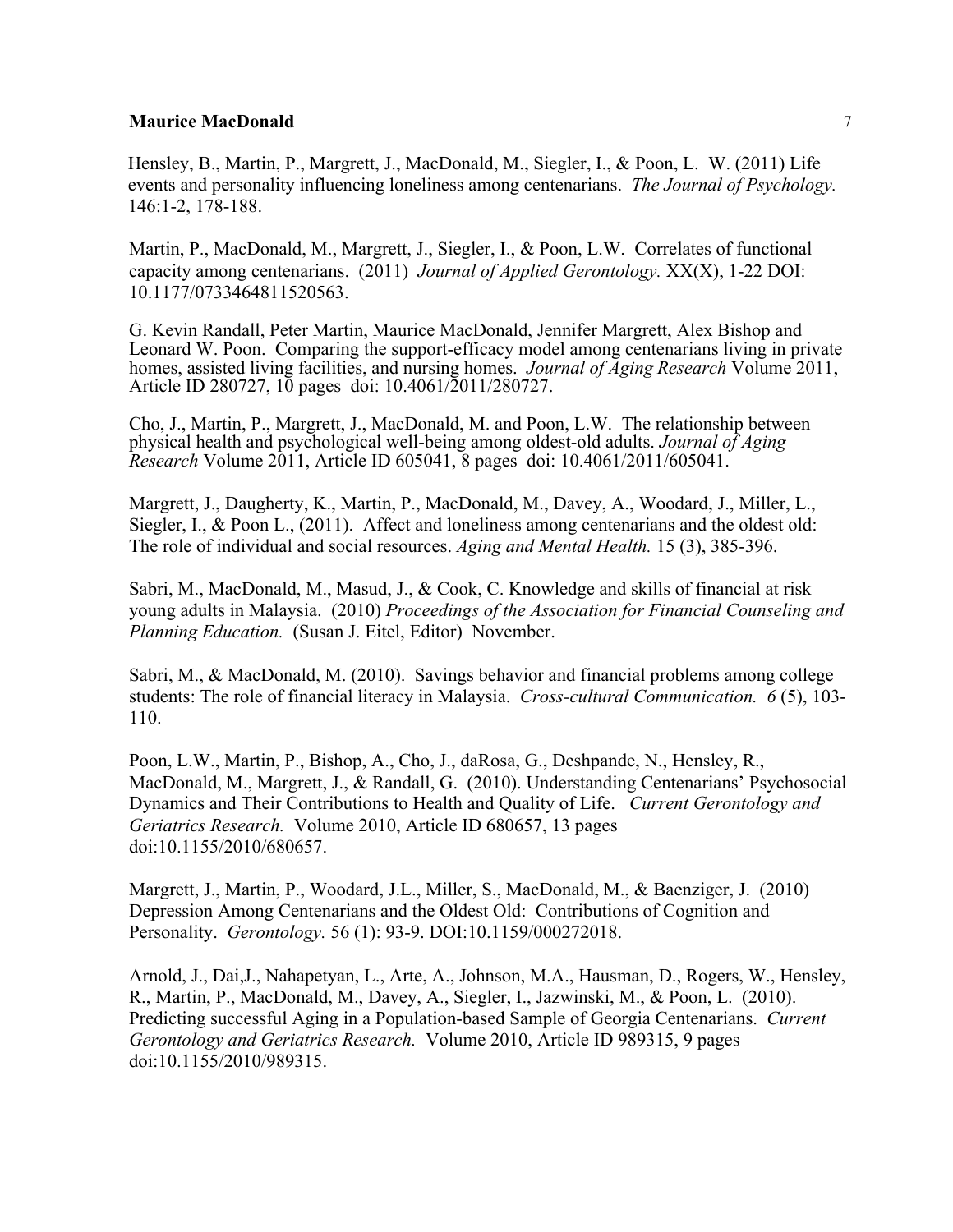Sabri, M.F., MacDonald, M., Hira, T. & Masud, J. (2010) Childhood Consumer Experience and the Financial Literacy of College Students in Malaysia. Family and Consumer Sciences Research Journal, 38 (4), 455-467.

Martin, P., Poon, L.W., MacDonald, M., & Margrett, J. (2010) Resiliency and Longevity: Expert Survivorship of Centenarians. In P. Frey and C. Keyes (Eds) New Frontiers in Resilient Aging: Life Strengths and Wellness in Late Life. Cambridge University Press.

MacDonald, M., Aneja, A., Martin, P., Margrett, J, & Poon, L.W. (2010) Distal and Proximal Resource Influences on Economic Dependency among the Oldest Old. Gerontology . 56 (1), 100-105.

Randall, K., Martin, P., MacDonald, M., & Poon, L. W. (2010). Social Resources and Longevity: Findings from the Georgia Centenarian Study. Gerontology 56 (1), 106-111.

Bishop, A., Martin, P., MacDonald, M., & Poon, L. W. (2010) Predicting Happiness among Centenarians. Gerontology 56 (1), 88-92.

Hensley, B., Martin, P., MacDonald, M., & Poon, L. W. (2010). Family History and Adaptation among Centenarians and Octogenarians. Gerontology 56 (1), 83-87.

Margrett, J., Martin, P., Woodard, J., Miller, L. S., MacDonald, M., Baenziger, J., Siegler, I., & Poon, L. W. (2010). Depression among Centenarians and the Oldest Old: Contributions of Cognition and Personality. Gerontology 56 (1), 93-99.

Branscum, A.Y., Martin, P., MacDonald, M., Margrett, J., & Poon, L. (2009). Regional differences in functional domains: A comparison between Georgia and Iowa centenarians. *The Gerontologist, 49,*69.

MacDonald, M. Martin, P., Margrett, J., & Poon, L.W. 2009. Correspondence of Perceptions about Centenarians' Mental Health. Aging & Mental Health 13(6), 827-837

Martin, P., Baenziger, J., MacDonald, M., Siegler, I., & Poon, L. W. 2009. Engaged Lifestyle, Personality, and Mental Status among Centenarians. Journal of Adult Development 16, 199-208.

Sabri, M. F., MacDonald, M., Masud, J., Paim, L., Hira, T., & Othman, M.A. 2008. Financial Behavior and Problems among College Students in Malaysia: Research and Education Implications. Consumer Interests Annual. 54, 166-169.

Sabri, M. F., MacDonald, M., Masud, J., Paim, L., Hira, T., & Othman, M.A. 2008. Financial Well-Being among College Students in Malaysia. Consumer Interests Annual. 54, 181-184.

MacDonald, M. Social Support for Centenarians' Health, Psychological Well-Being and Longevity. 2007. in T. Perls and L. Poon (Eds.) Annual Review of Gerontology and Geriatrics: Centenarians' Longevity, and Methods of Studying Centenarians : Volume 27: Biopsychoscial Approaches to Longevity. New York: Springer Publishing, pp.107-127.

Martin, P., daRosa, G., Siegler, I.C., Davey, A., & MacDonald, M. 2006. Personality and Longevity: Findings from the Georgia Centenarian Study. Age, 28, 343-352.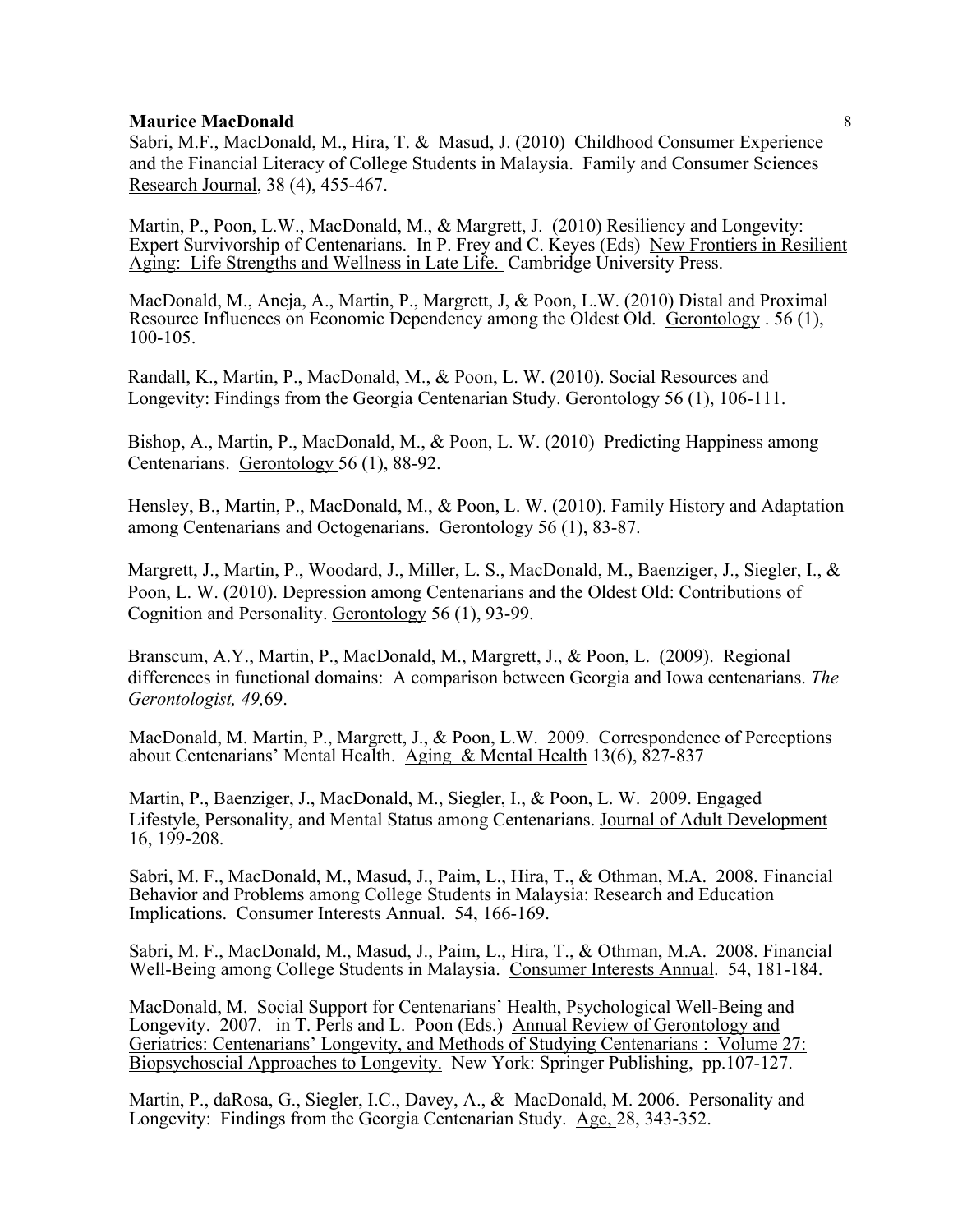Koh, Sun-Kang, and MacDonald, Maurice. 2006. Financial Reciprocity and Elder Care: Interdependent Resource Transfers. Journal of Family and Economic Issues. 27, 420-436.

MacDonald, Maurice and Koh, Sun-Kang. Consistent Motives for Inter-Family Transfers: Simple Altruism. Journal of Family and Economic Issues Winter, 2003. 24, 73-97.

MacDonald, Maurice. Conclusions for Family Policy Research. in Joyce Mercier, Steven Garasky, and Mack Shelley II (eds.) Redefining Family Policy: Implications for the 21st Century Ames: Iowa State University Press . 2000.

MacDonald, Maurice. Review of *Toward an End to Hunger in America.* by Peter K. Eisinger. Social Service Review. December 1999.

MacDonald, Maurice. Review of *America's Working Poor* by Thomas R. Swartz and Kathleen Maas. Journal of Consumer Affairs Volume 31, Number 2 (Winter 1997).

MacDonald, Maurice. Overview of FCS Gambling Poll Results. in D. Draper (ed.) Gambling and the Family Conference Proceedings. College of Family and Consumer Sciences, Iowa State University. 1997. (To be republished in an edited book in 2007 by University of Illinois press.)

Nakano, Noriyuki, MacDonald, Maurice, and Douthitt, Robin. Toward Consumer Well-Being: Consumer Socialization Effects of Work Experience. in M. Joseph Sirgy and A. C. Samli (eds.) New Dimensions in the Quality-of-Life/Marketing Interface Greenwood Press. 1995

MacDonald, Maurice and Douthitt, Robin. Consumption Theories and Consumers' Subjective Well-Being. Journal of Consumer Affairs. Vol. 26, No. 2. Winter 1992.

Hauser, Robert M., Sewell, W., Logan, J., Hauser, T., Ryff, C., Caspi, A. and MacDonald, M. "The Wisconsin Longitudinal Study: Adults as Parents and Children at Age 50" IASSIST Quarterly, (of the International Association for Social Science Information Service and Technology) Spring-Summer 1992.

Douthitt, Robin, MacDonald, Maurice, and Mullis, Randolph. The Relationship Between Measures of Subjective and Economic Well-Being: A New Look. Social Indicators Research. 26,4: 407-422. 1992.

MacDonald, Maurice. Child Support Reform and Noncustodial's Labor Supply. 1990 Proceedings of the American Council of Consumer Interests.

Douthitt, Robin, MacDonald, Maurice, and Mullis, Randolph. The Relationship Between Subjective Well-Being and The Relative Income Hypothesis. in Quality-of-Life Studies in Marketing and Management (Proceedings of the 3rd Quality-of-Life/Marketing Conference), edited by H. Lee Meadow and M. Joseph Sirgy, Blacksburg,VA: Omni Press. 1990.

MacDonald, Maurice. Child Support Reform Strategies to Reduce Children's Poverty. 1988 Proceedings of the American Council of Consumer Interests.

MacDonald, Maurice. Food Stamps and Food Need. Focus, Institute for Research on Poverty, University of Wisconsin-Madison. Vol. 1, 1987.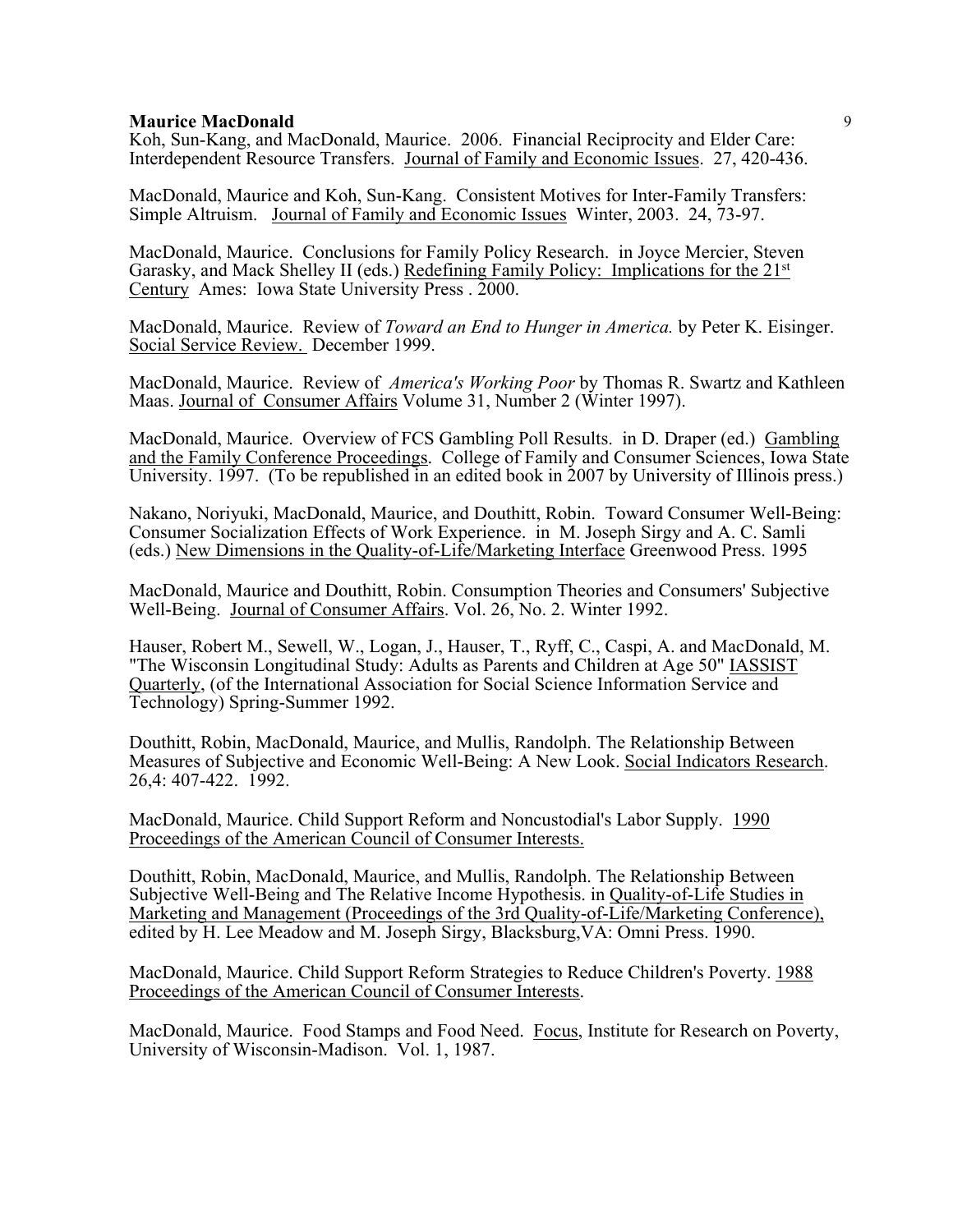MacDonald, Maurice. Government Welfare Benefits and the Social Safety Net. Journal of Post Keynesian Economics, Fall 1985.

MacDonald, Maurice. The Role of Multiple Benefits in Maintaining the Social Safety Net: The Case of Food Stamps. Journal of Human Resources, Summer 1985.

MacDonald, Maurice. Evaluation of Impacts of the Reagan Budget Cuts on Wisconsin Food Stamp Costs and Caseload. In Poverty in Wisconsin, edited by Nancy J. Kanaskie for the Wisconsin Applied Population Laboratory. University of Wisconsin-Madison, February 1985.

Sorenson, Annemette, and MacDonald, Maurice. An Analysis of Child Support Transfers. In Judith Cassetty (ed.) The Parental Child Support Obligation. New York: D.C. Heath and Co. 1983.

MacDonald, Maurice, and Schwalbe, Rosanne. Health Care Coverage of Disabled Persons Under Private Insurance and Medicaid. Journal of Social Service Research, Vol. 5(314), 1982.

MacDonald, Maurice, and Sorenson, Annemette. Does Child Support Support Children? Children and Youth Services Review (Special Issue on Children and Poverty), Vol. 4, Nos. 1 and 2, 1982.

Lampman, Robert, and MacDonald, Maurice. Concepts Underlying the Current Controversy About Women's Social Security Benefits, in Richard Burkhauser and Karen Holden (eds.), A Challenge to Social Security. New York: Academic Press. 1982.

Klopp, Pamela, and MacDonald, Maurice. Nutrition Labels: Implications of Reasons for Nonuse. Journal of Consumer Affairs, Winter, 1981.

MacDonald, Maurice. Experimental Meal Pattern Requirements and School Lunch Participation. Home Economics Research Journal, September 1981.

Lippert, Alice and MacDonald, Maurice. Evaluating User Satisfaction With a Consumer Protection Hotline. Journal of Consumer Affairs, Summer 1981.

MacDonald, Maurice and Rindfuss, Ronald R. Earnings, Relative Income, and Family Formation. Demography, May 1981.

Ortiz, Bonnie, MacDonald, Maurice, Ackerman, Norleen, and Goebel, Karen. The Effects of Homemaker's Employment on Meal Preparation Time, Meals at Home, and Meals Away from Home. Home Economics Research Journal, March 1981.

Wolf, Wendy C., and MacDonald, Maurice. The Earnings of Men and Remarriage. Demography, August 1979.

MacDonald, Maurice. Factors Affecting Participation in Federal Food Programs. Agriculture Food Policy Review (Economics, Statistics, and Cooperatives Services, United States Department of Agriculture), September 1978.

MacDonald, Maurice and Rindfuss, Ronald R. Relative Economic Status and Fertility: Evidence from a Cross Section. In Julian Simon (ed.), Research in Population Economics, Volume 1, 1978. Greenwich, CT: JAI Press.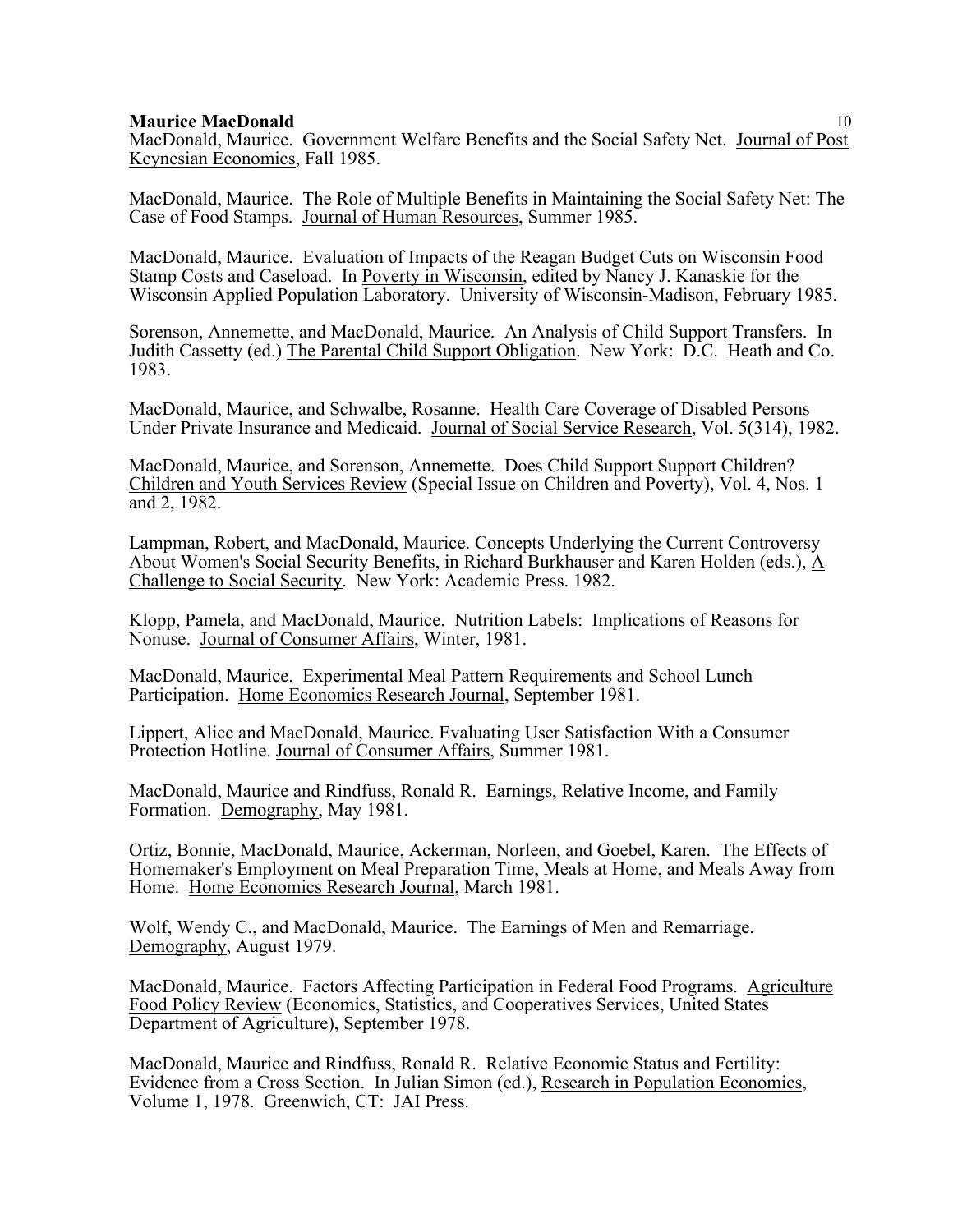MacDonald, Maurice and Sawhill, Isabel V. Welfare Policy and the Family. Public Policy (Special Issue on Children's and Family Policy), Winter 1978.

MacDonald, Maurice. Food Stamps: An Analytical History. Social Service Review December 1977.

MacDonald, Maurice and Mueller, Eva. The Measurement of Income for Fertility Surveys in Developing Countries. Studies in Family Planning, January 1975.

# 3. Technical Reports

Martin, P., MacDonald, M., & Margrett, J. 2001-2009. Resources and Adaptations in Centenarians: Data Analyses Summary. Report to the National Institute on Aging for the Georgia Centenarian Study.

MacDonald, M.Financial Counseling Clinic Teaching Innovation Final Report to College of Human Sciences Associate Dean for Research and Graduate Education. September, 2008.

MacDonald, Maurice. Financial Development Teaching Initiative Evaluation. College of Human Sciences Iowa State University, September 2008.

MacDonald, Maurice. Testing for Mean Differences on Economic Resources and Dependency Meaures. Research Synopsis on Resources and Adaptations in Centenarians. August 2006.

Martin, Peter, MacDonald, Maurice and Rott, Christoph. Pilot Study Results for "Resources and Adaptation in Centenarians" to National Institute on Aging, NIH. Iowa State University Gerontology Program. February 2003.

David, Martin and MacDonald, Maurice. Inflation, Asset-Testing and Food Stamp Eligibility: Better Tests without Increased Program Cost? Institute for Research on Poverty Discussion Paper No. 971-92, April 1992.

David, Martin, MacDonald, Maurice, and Hagstrom, Paul. Food Stamp Eligibility, Labor Supply, and Program Participation. Final Report to the Office of Analysis and Evaluation, Food and Nutrition Service, U.S.D.A. FNS-89-041-SDW, (Main author of Part II, "State Administrative Activity Effects on Married Couples' Food Stamp Participation). August 1991.

MacDonald, Maurice. Family Background, the Life Cycle, and Inter-household Transfers. National Survey of Families and Households Working Paper No. 13. Center for Demography and Ecology. December 1989.

MacDonald, Maurice and McMahon, Margaret. The Impact of Immediate Withholding of Child Support Payments on the Labor Supply of Wisconsin Noncustodial Parents. Institute for Research on Poverty Discussion Paper No. 897-89. October 1989.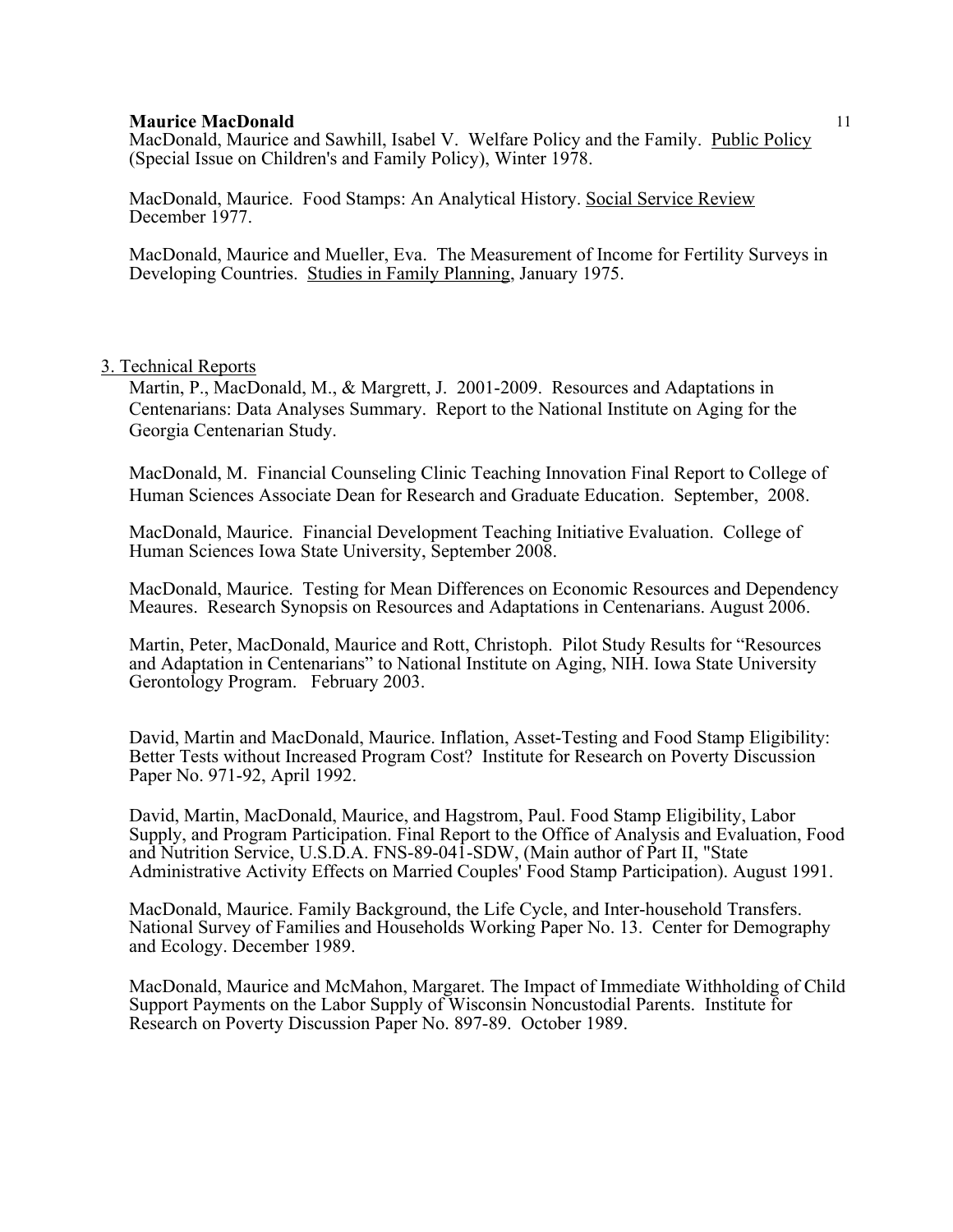Irwin Garfinkel, Tom Corbett, Maurice MacDonald, Sara McLanahan, Philip Robins, Nora Schaeffer, and Judith Seltzer. Evaluation Design for the Wisconsin Child Support Assurance Demonstration. Institute for Research on Poverty. June 1988.

Grossman, Jean, MacDonald, Maurice, and Rucci, Mark A. The Effects of Standard Food Stamp Benefits on Work Incentives, in USDA Food and Nutrition Service, Simplified Application Demonstration Evaluation Final Report. Vol. 2, September 1986, Alexandria, VA.

MacDonald, Maurice. Economic and Demographic Characteristics of Custodial and Absent Parents in Wisconsin: Results from the 1985 Survey of Children, Incomes and Program Participation. Institute for Research on Poverty Discussion Paper No. 809-86. August 1986.

MacDonald, Maurice. Objectives, Procedures, and Sampling Results for CHIPPS: The 1985 Wisconsin Survey of Children, Incomes and Program Participation. Institute for Research on Poverty. February 1986.

MacDonald, Maurice. Serial Multiple Benefits and Monthly Income Adequacy. Final Report to the U.S. Department of Agriculture, Food and Nutrition Service Office of Analysis and Evaluation. March 1985.

MacDonald, Maurice. Multiple Benefits and Income Adequacy: Impacts of Nutrition and Housing Benefits. Final Report to the U.S. Department of Agriculture, Food and Nutrition Service Office of Analysis and Evaluation. December 1984.

MacDonald, Maurice. Evaluation of Impacts of the Omnibus Reconciliation Act of 1981 on Wisconsin Food Stamp Costs and Caseloads. Final Report of Institute for Research on Poverty Contract 53-3198-3-113 to the Food and Nutrition Service, United States Department of Agriculture. October 1984

MacDonald, Maurice. Evaluating Alternative Approaches to Measuring Basic Needs. Wisconsin Basic Needs Study Final Report to the Social Security Administration. September 1984.

MacDonald, Maurice. Economic Well-Being of Low Income Aged and Disabled Persons in Wisconsin. Appendix to the Wisconsin Department of Health and Social Services Supplemental Security Income Study Report. July 1984.

MacDonald, Maurice. Analysis of Medical Care Costs by Income in Wisconsin. Report to the Board of Governors of the Wisconsin Health Insurance Risk Sharing Plan. July 1984.

MacDonald, Maurice. Multiple Benefits and the Safety Net. In Report of Census and Designation of Poverty Income Hearings before the U.S. House of Representatives Subcommittee on Census and Population, May 15, 1984.

MacDonald, Maurice. Multiple Benefits and Income Adequacy for Food Stamp Participant and Nonparticipant Households (with Highlights and Executive Summary by the United States Department of Agriculture, Food and Nutrition Service, Office of Analysis and Evaluation), February 1983. Food and Nutrition Service, USDA.

MacDonald, Maurice. Behavioral Responses to Better Child Support: A Family Impact Analysis, in I. Garfinkel and M. Melli (eds.). Final Report of the Wisconsin Child Support Reform Project, Vol. III. Institute for Research on Poverty, February 1982.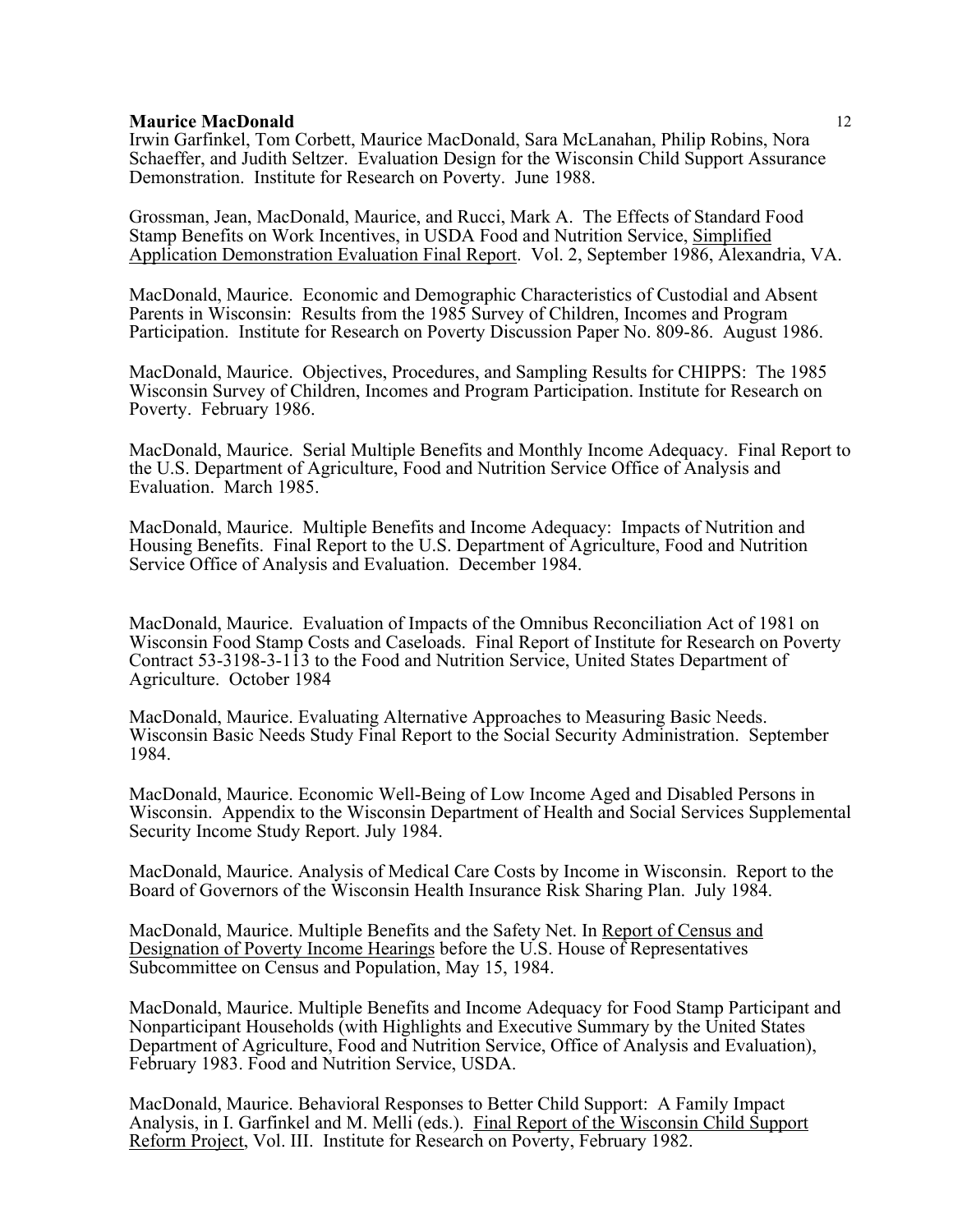Bickel, Gary, MacDonald, Maurice, and Bishop, Kathy. The Impact of Resource Limits on Food Stamp Eligibility and Benefits: A New Study of Asset Holdings of Low Income Households. A Report to the Congress (for the Food an Nutrition Service, United States Department of Agriculture), January 1981.

Popkin, Barry M., Akin, John S., Kaufman, Mildred and MacDonald, Maurice. Summary of Nutritional Program Options for Maternal and Child Health, in Senate Select panel for the Promotion of Child Health (eds.). Better Health for Our Children: A National Strategy, Volume IV Public Health Service, Department of Health and Human Services, 1981.

Popkin, Barry M., Akin, John, Haines, Pamela, MacDonald, Maurice, and Spicer, Deborah. Nutritional Program Options for Maternal and Child Health, Institute for Research on Poverty Special Report. No. 28, 1980.

Rindfuss, Ronald R. and MacDonald, Maurice. Earnings, Relative Income and Fertility. Institute for Research on Poverty Discussion Paper 616-80. July 1980.

MacDonald, Maurice. Collecting Child Support for AFDC Mothers: An Empirical Analysis. Institute for Research on Poverty Discussion Paper 564-79, September 1979.

Bishop, John, and MacDonald, Maurice. The Impact of Wage Subsidies on Employment in State and Local Government, in John Bishop (ed.) The Potential of Wage Subsidies (Final Report of Department of Labor Employment and Training Administration Grant 51-55-73-04), October 1978.

Wolf, Wendy C., and MacDonald, Maurice. The Earnings of Males and Martial Disruption. Center for Demography and Ecology Working Paper 78-14, July 1978.

Lerman, Donald, and MacDonald, Maurice. Assessing Recent Changes in Wisconsin Food Stamp Participation. Institute for Research on Poverty Notes and Comments, December 1977.

MacDonald, Maurice. Adjustment of the Poverty Measure Based on Estimates of the Food Stamp Subsidy for States (report prepared for the Assistant Secretary of Education, DHEW, for the Interagency Task Force on Poverty Definitions), August 1975.

MacDonald, Maurice. Food Stamp Program Participation in Wisconsin. Institute for Research on Poverty Notes and Comments, April 1975.

Bickel, Gary and MacDonald, Maurice. Participation Rates in the Food Stamp Program: Estimated Levels for 1974, by State. In Report on Nutrition and Special Groups. United States Senate Select Committee on Nutrition and Human Needs, March 1975.

# **PRESENTATIONS**

Refereed Research

Ratzlaff, B., Mielitz, K. & MacDonald, M. Using self-determination theory to investigate college student financial well-being. Paper presentation at May 2021 American Council of Consumer Interests Conference.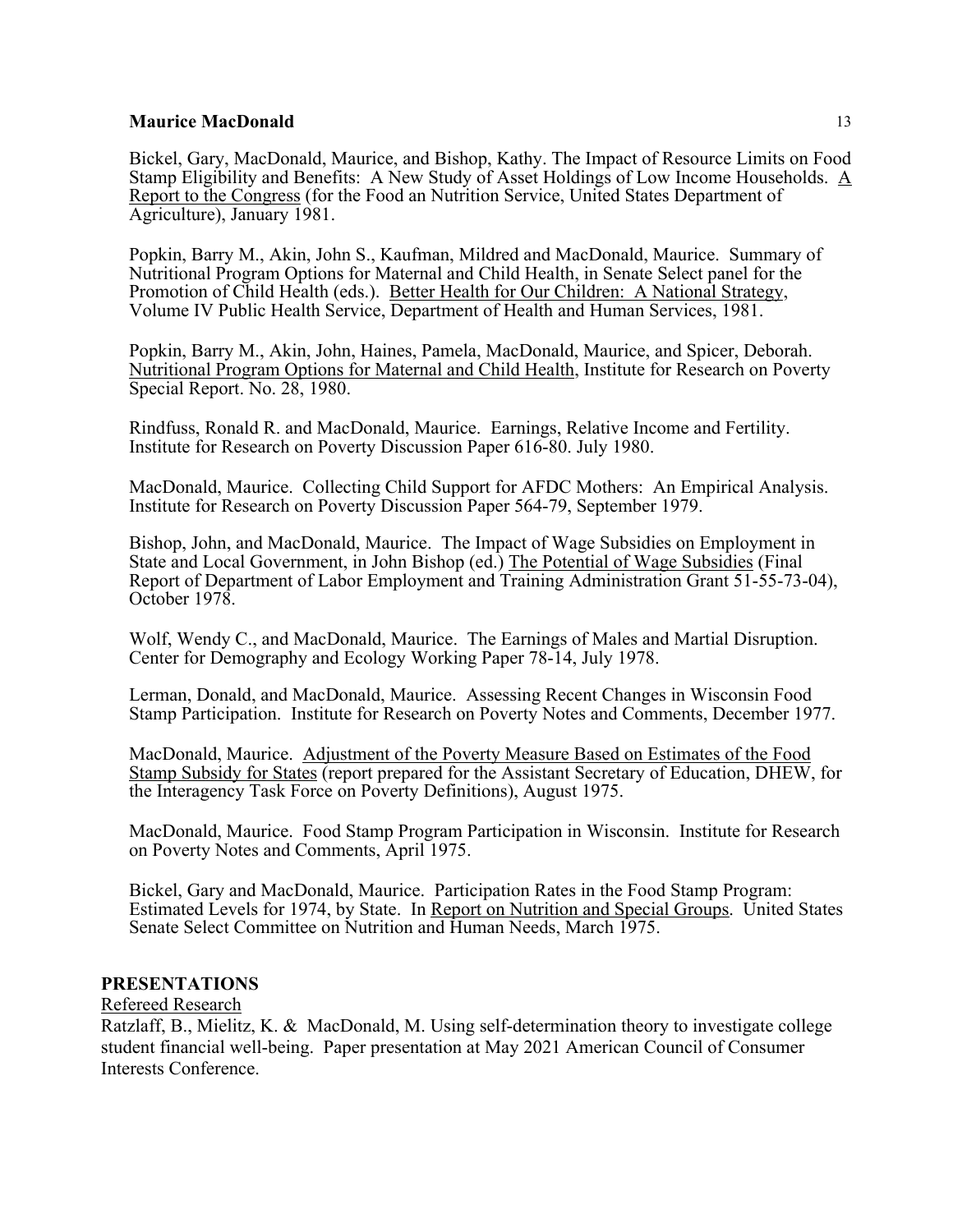Joseph, L., Smodic, S., Ratzlaff, B. MacDonald, M. & Mielitz, K. Financial experience and college student competence. Poster presentation at May 2021 American Council of Consumer Interests Conference.

Usrey, W., Gallardo, J., Moore, C. MacDonald, M. & Todd. T. Retirement debt and psychological well-being. Poster presentation at the Certified Financial Planning Board Academic Research Symposium. February 2020, Arlington, VA.

Preece, G., Kiss, E. & MacDonald, M. Understanding on-time mortgage payment history: An application of the Responsible Financial Actions Index. Conference presentation at the IAREP/SABE Conference on Economic Psychology and Behavioural Economics. September 2019, Dublin Ireland

Todd, T.M., MacDonald, M., and Heckman, S. Examining the conventional wisdom of municipal bond investments and use in financial planning. Certified Financial Planning Board Academic Research Conference February 2019. Arlington VA

Mielitz, K., & MacDonald, M. Post-release financial intentions of work release participants. Presentation at the 2018 AFCPE Research and Training Symposium, November 2018. Norfolk VA

Ammerman, D.A., & MacDonald, M. Household collective decision-making and consumer debt. Presentation at the 2018 AFCPE Research and Training Symposium, November 2018. Norfolk VA

Sommer, M., Lim, H., & MacDonald, M. Gender bias and practice profiles in the selection of a financial adviser. Academy of Financial Services, October 2018.Chicago, IL

Ammerman, D.A., & MacDonald, M. Household collective decision-making and consumer debt. Academy of Financial Services, October 2018.Chicago, IL

Fernatt, F., Lutter, S., MacDonald, M., & Anderson, S. Mind and money: Cognitive ability and wealth among the elderly. American Institute of Certified Public Accountants Conference, June 2018.

Ammerman, D. A. & MacDonald, M. Influence of future orientation on household leverage in the Netherlands. CFP Board Academic Research Colloquium for Financial Plannng, Arlington, VA February 2018.

MacDonald, M. & Ammerman, D.A. Comprehensive risk in consumer portfolios. American Council of Consumer Interests, Albuquerque NM April 2017. **Best paper award from the Certified Financial Planning Board.**

Ammerman, D. A. & MacDonald, M. Determinants of family financial management practices. CFP Board Academic Research Colloquium for Financial Planning. Arlington VA, February 2017.

Ammerman, D. A**.** & MacDonald, M. Self-control and household asset liquidity*.* Association for Financial Counseling and Planning Education Symposium, Louisville, KY. November, 2016.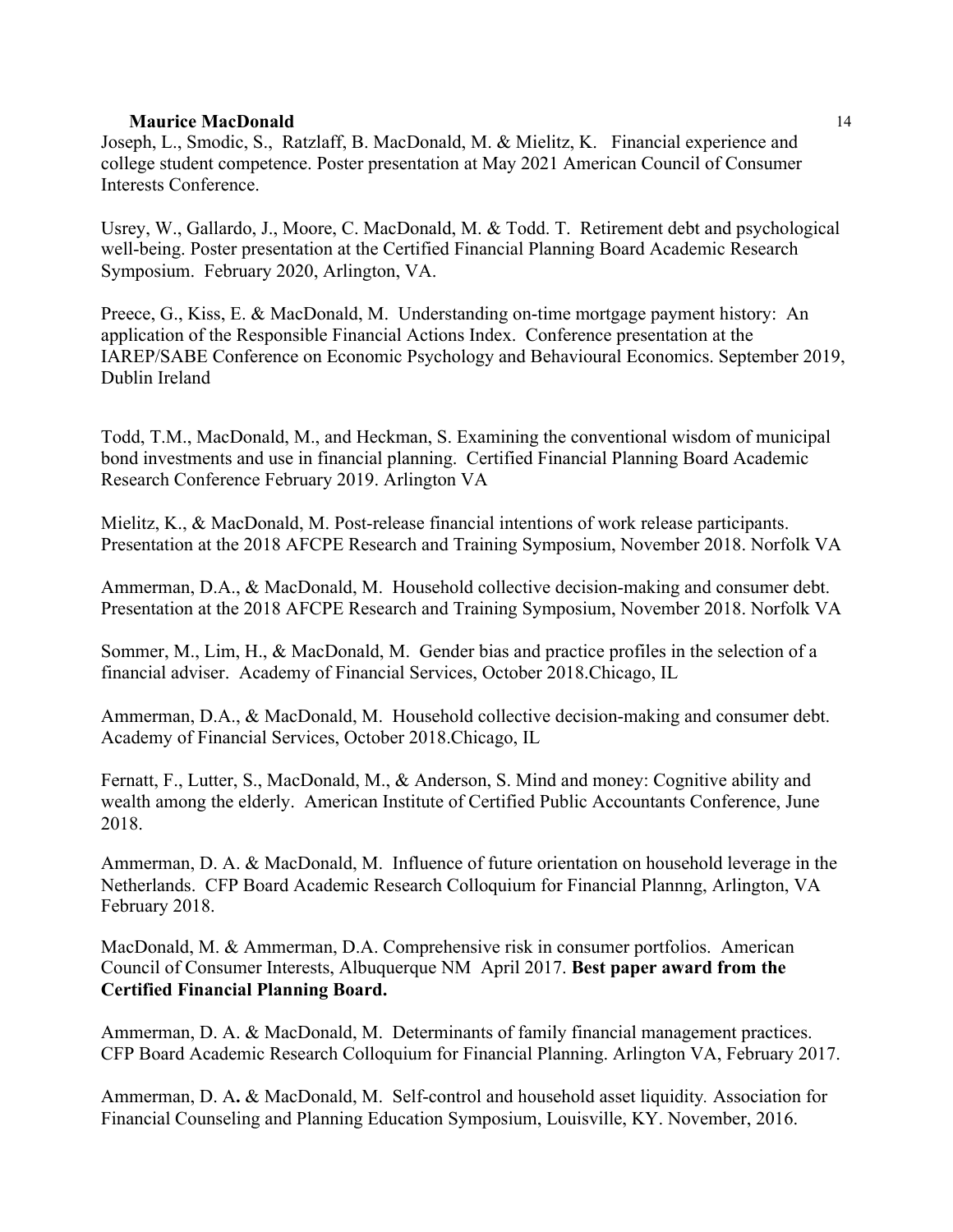Mielitz, K. and MacDonald, M. Ready for release? Financial knowledge of inmates preparing to return to society. Association for Financial Counseling and Planning Education Symposium, Louisville, KY. November, 2016.

Ammerman, D. A. & MacDonald, M. Spousal preference heterogeneity and collective financial decision-making: A model of household governance and capital structure. Academy of Financial Services. Las Vegas, NV. October 2016.

Fernatt, F. & MacDonald, M. Comparing the association of cognitive abilities and wealth for married and non-married households. Financial Planning Association, Baltimore, September 2016.

Mielitz, K. and MacDonald, M. Ready for release? Financial knowledge of inmates preparing to return to society. Southern Criminal Justice Associationan, Savannah GA September 2016.

Association of Financial Counseling and Planning Educators, discussant for "Financial Education for Prisoners" (paper presented by PFP doctoral student Kate Mielitz) Jacksonville, FL. November 2015.

Gerontological Society of America, "Agreement Between Proxy and Self-Reports on Psychosocial Resources in Oldest-Old Adults" (with Peter Martin) Washington, D.C. November 2014.

Gerontological Society of America, "The Role of Physical Health and Personality Influencing Loneliness Among Centenarians" (with Peter Martin), Washington, D.C. November 2014.

Gerontological Society of America, "Role of Sensory Impairment Influencing Loneliness Among Centenarians: Findings from the Georgia Centenarian Study" (with Robert Hensley, and Peter Martin), Boston, MA November 2011.

Gerontological Society of America, "Resources and Self-Rated Mental Health among Oldest-Old Adults: Findings from the Georgia Centenarian Study" (with Jinmyoung Cho, and Peter Martin), Boston, MA November 2011.

Association for Financial Planning and Counseling Education, "Knowledge and Skills of Financial at Risk Young Adults in Malaysia" (with Mohamad Fazli Sabri, Jariah Masud, and Christine C. Cook) Denver, CO. November 2010.

Gerontological Society of America, "Comparison of Heidelberg and Georgia Centenarians on Various Dimensions" (with Wen-Hua Hsieh, Peter Martin, and Leonard Poon) New Orleans, LA. November 2010.

Gerontological Society of America, "Cohort Differences in Resources and Functioning among Centenarians", (with Jinmyoung Cho, Peter Martin, Jennifer Margrett, and Leonard Poon) New Orleans, LA. November 2010.

Gerntological Society of America, "Life Events, Personality, and Loneliness: Findings from the Georgia Centenarian Study" (with Robert Hensley, Peter Martin, and Leonard Poon) New Orleans, LA. November 2010.

Gerontological Society of America, "Convoys in Very Late Life " (with G. Kevin Randall, Peter Martin, and Jennifer Margrett) Atlanta, GA. November 2009.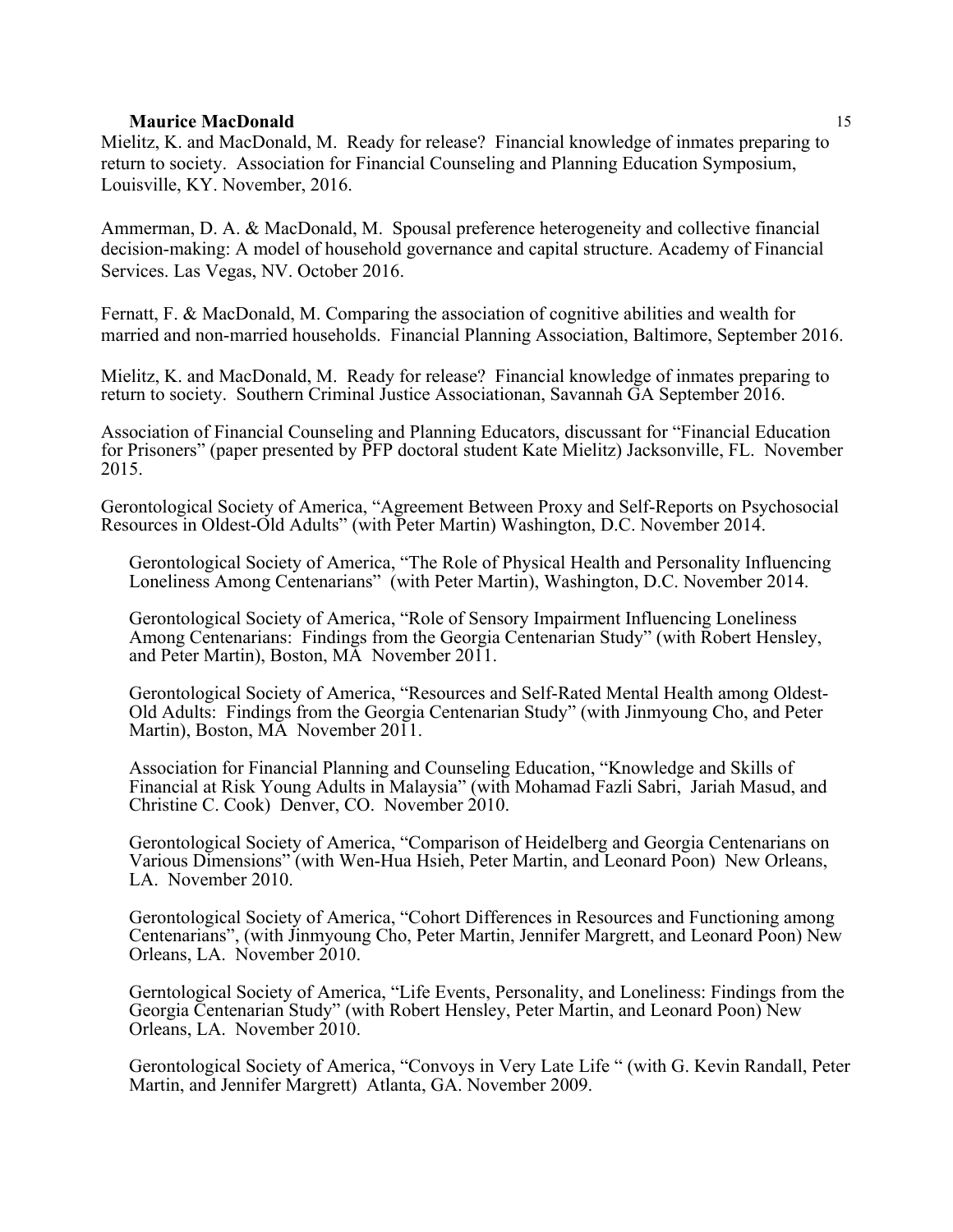Gerontological Society of America, "Fatigue and Functional Ability among Octogenarians and Centenarians" (with Jinmyoung Cho, Peter Martin, and Leonard Poon) Atlanta, GA. November 2009.

Gerontological Society of America, "Cognitive Resilience and Vitality among Centenarians" (with Jennifer Margrett, Peter Martin, and Leonard Poon). Atlanta, GA. November 2009.

Association for Financial Planning and Counseling Education, "Evaluation of a Web-Based Personal Finance Course for College Students" (with Jeanna Hennick, and Douglas Borkowski) Anaheim, CA November 2008.

Gerontological Society of America, "Resiliency and Healthy Longevity: Expert Survivorship pf Centenarians" (with Peter Martin, Jennifer Margrett, and Leonard Poon) Baltimore, MD November 2008.

Gerontological Society of America, "Relationship between Health and Psychological Well-Being: Findings from the Georgia Centenarian Study " (with Jinmyoung Cho, Peter Martin, Jennifer Margrett, and Leonard Poon). Baltimore, MD November 2008.

Gerontological Society of America, "Physical Health Disparities among Georgia Centenarians" Kwag, K., Martin, P., MacDonald, M., Margrett, J, Johnson, M.A., & Poon, L.W. Baltimore, MD November 2008.

Gerontological Society of America, "The Role of Distal and Proximal Events on Physical Health of Georgia Centenarians". Hensley, B., Martin, P., MacDonald, M. & Poon, L.W. Baltimore, MD November 2008.

Gerontological Society of America, "Cognition and Resilience among Octogenarians and Centenarians" Margrett, J., Martin, P., MacDonald, M., & Poon, L.W. Baltimore, MD November 2008.

American Council on Consumer Interests, "Financial Behavior among College Students in Malaysia: Needs for Financial Education; and Research and Education Implications" (with M. Fazli Sabri, Tahira K. Hira, Jariah Masud, Laily Paim, and M. Amim Othman), Orlando, FL July 2008.

"Impact of Resources on Successful Adaptation Among the Oldest Old", U.S.-Israel Binational Science Foundation Conference on Adding Life to Years : Development of Sociological and Psychological Theories via U.S.-Israel Research. Tel Aviv, Israel. January 2008.

National Council of Family Relations, "Family Business: Vulnerabilities for Dual Role and Single Role Managers" (with An-Ti Shih and Linda Niehm) Pittsburgh, November 2007.

Gerontological Society of America "Centenarians' Resources, Economic Dependency and Mental Well-Being". San Francisco, CA November 2007.

Baenziger, J., Martin, P., MacDonald, M., & Poon, L. W. (2007, November). *Age and residence*  differences in mental status: Comparison of three mental status assessments. Presented at the Annual Meeting of the Gerontological Society of America, San Francisco, CA.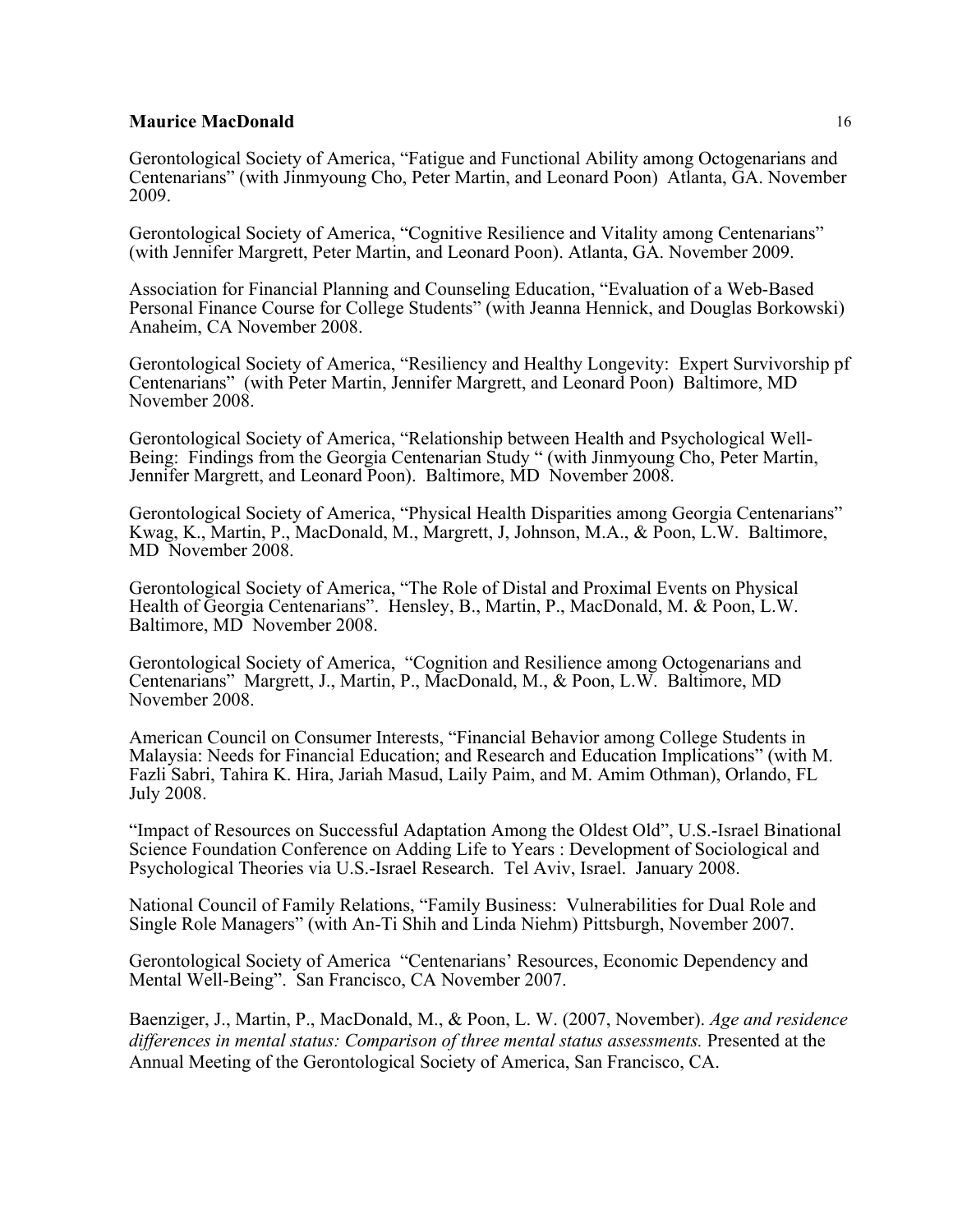Bishop, A., Martin, P., MacDonald, M., & Poon, L. W. (2007, November). *Predicting happiness among centenarians.* Presented at the Annual Meeting of the Gerontological Society of America, San Francisco, CA.

Da Rosa, G., Martin, P., MacDonald, M., & Poon, L. W. (2007, November). *Age and residence differences in resources and mental health.* Presented at the Annual Meeting of the Gerontological Society of America, San Francisco, CA.

Hensley, R., Martin, P., MacDonald, M., & Poon, L. W. (2007, November). *Family history and critical outcomes.* Presented at the Annual Meeting of the Gerontological Society of America, San Francisco, CA

 Randall, K., Martin, P., MacDonald, M., & Poon, L. W. (2007, November). *Social resources and longevity.* Presented at the Annual Meeting of the Gerontological Society of America, San Francisco, CA.

Margrett, J., Martin, P., Woodard, J., Miller, S., MacDonald, M., Baenziger, J., Siegler, I., & Poon, L. W. (2007, November). *Mental health of centenarians and the oldest old: Contributions of cognition and personality.* Presented at the Annual Meeting of the Gerontological Society of America, San Francisco, CA.

Asian/Oceania Congress on Gerontology and Geriatrics "Resources and Healthy Longevity among Centenarians" (with Peter Martin and Leonard Poon) Beijing, October 2007.

International Gerontological Congress "Engaged Lifestyle, Personality and Mental Status among Centenarians" (with Peter Martin) Prague, June 2007.

National Council of Family Relations, "Effects of Family Boundary Regulations on Adolescents' Academic Performance", (with Jane Rose) Minneapolis, MN November 2006.

Gerontology Society of America, "Life Events, Personality, and Economic Resource Predictors of Older Adults' Economic Dependency" Dallas, TX November 2006.

Gerontology Society of America, "Resource Deficits and Functional Capacity among the Oldest Old" Dallas, TX November 2006.

Gerontology Society of America, "Economic Resources and Economic Support Burden in Very Old Adults" Orlando, FL November 2005.

Population Association of America, "Understanding Multiple, Interdependent Resource Transfers to Elderly Parents" Minneapolis, MN May 2003.

Carework Network Conference, (American Sociological Association Pre-Conference) "Financial Reciprocity and Elder Care" Chicago, IL August 2002.

Population Association of America, "Inter-Family Financial Transfers from Parents to Mid-Life Adults and their Sibs" San Francisco, CA April 1995.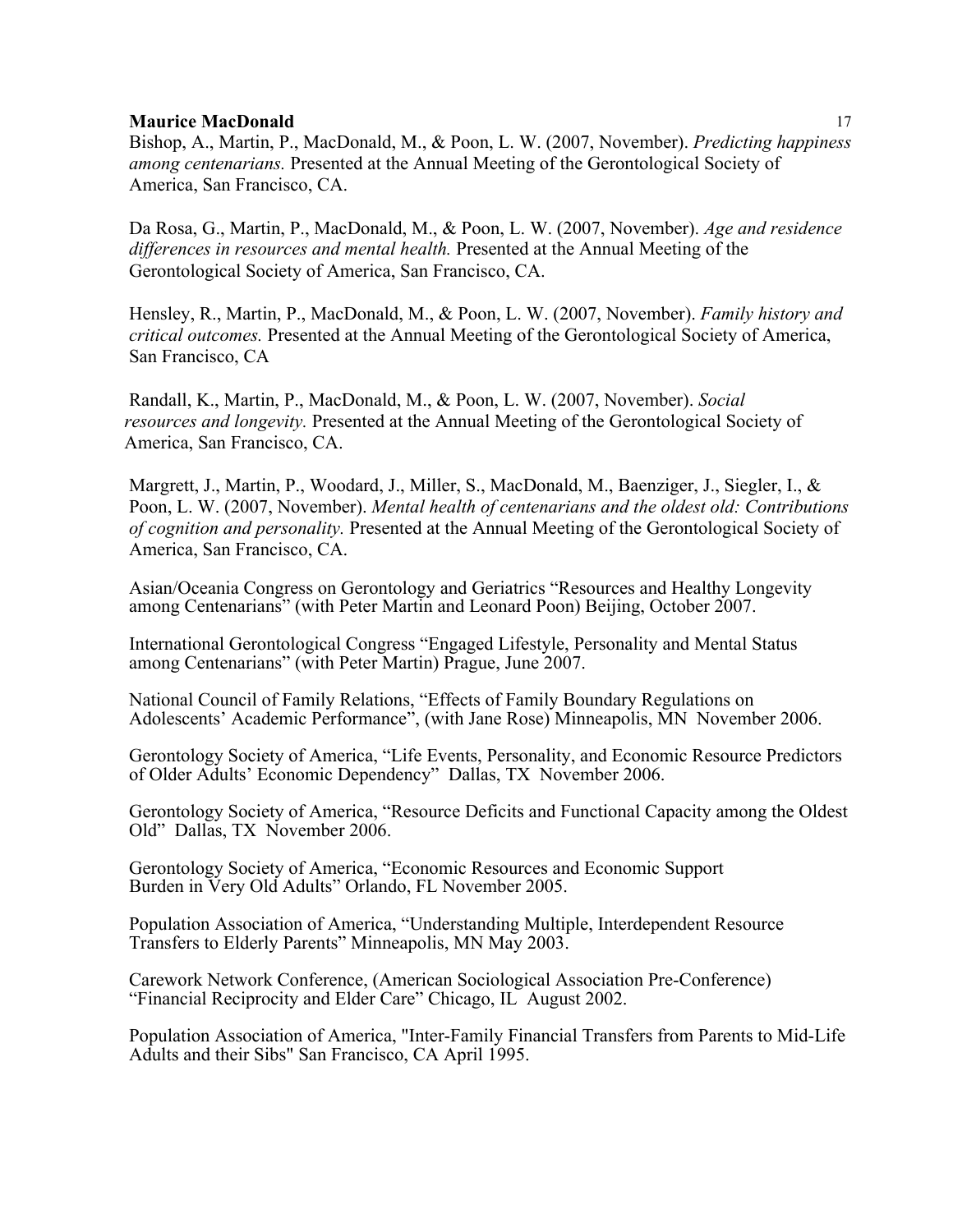Fourth Annual Quality-of-Life/Marketing Conference, "Toward Consumer Well-Being: Consumer Socialization Effects of Work Experience" Washington, D.C. November 1992.

Association for Public Policy Analysis and Management, "Asset Eligibility Rules for Food Stamps" (with Martin David) Bethesda, MD October 1991.

Population Association of America, "Family Background, the Life Cycle, and Inter-household Transfers", Toronto, May 1990.

Population Association of America, "Impact of Immediate Withholding of Child Support Payments on the Labor Supply of Wisconsin Noncustodial Parents", Toronto, May 1990.

American Council of Consumer Interests, "Child Support Reform and Noncustodial's Labor Supply", New Orleans, March 1990.

American Council of Consumer Interests, "Relationship Between Perceived Life Satisfaction and Measures of Economic Well-Being", New Orleans, March 1990.

Quality-of-Life Studies in Marketing and Management Conference, "Subjective Well-Being and the Relative Income Hypothesis", Blacksburg VA, November 1989.

American Council of Consumer Interests, "Child Support Reform and Children's Poverty" April 1988.

Population Association of America, "Earnings and Fertility: Techniques for Longitudinal Analysis", March 1981.

National Conference on Social Welfare, Philadelphia, "Collecting Child Support for AFDC Mothers", May 1979.

American Agricultural Economics Association, Blacksburg, VA, "The Food Stamp Program and Welfare Reform", August 1978.

 Population Association of America, Atlanta, GA, "The Earnings of Men and Marital Disruption", April 1978.

Econometrics Section, American Economic Association Meetings, New York, N.Y., "The Impact of Wage Subsidies on Employment in State and Local Government", December 1977.

American Sociological Association, New York, N.Y., "Relative Economic Status and Fertility: Evidence from a Cross Section", August 1976.

#### Invited Research

International Consortium of Centenarian Studies "Data Quality of Self and Proxy Reports in Centenarian Studies " (Peter Martin, Jinmyoung Cho, and Maurice MacDonald) Paris, France July 2009.

University of North Texas, Department of Educational Psychology, "Distal Influences of Education and Engaged Lifestyle on Well-Being of the Oldest-Old". February, 2009.

Participant for Consumer Socialization, U.S. Department of Treasury and U.S.D.A. Research Symposium on Financial Literacy and Education. Washington, D.C. October 2008.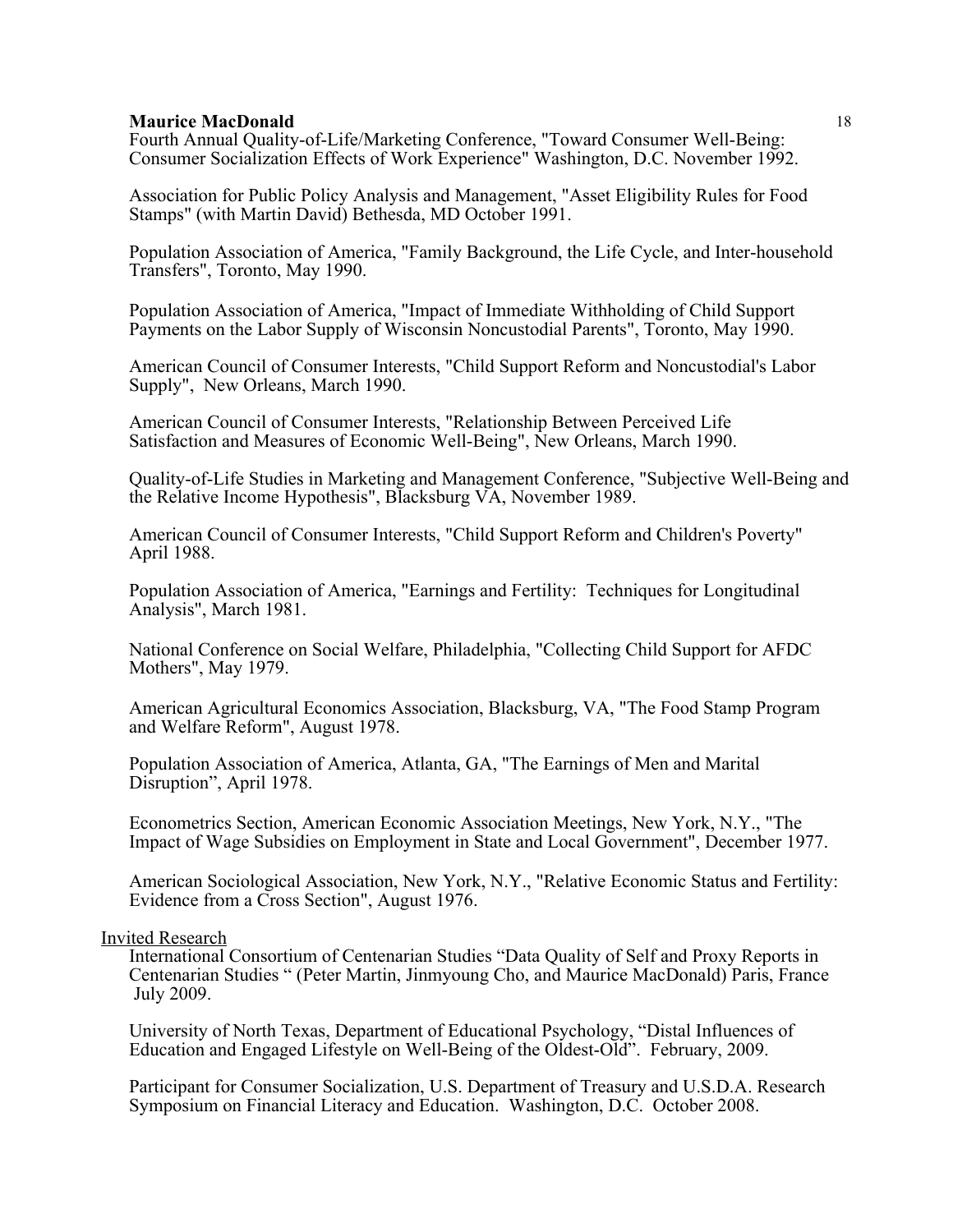"Social and Personal Asset Influences on Economic Dependency and Mental Health of the Oldest Old" 20Th Anniversary Conference for the Georgia Centenarian Study, Atlanta August, 2008.

"Economic Resources and Support Burden for Very Old Adults", Annual Meeting of the Centenarians Program Project for the National Institute on Aging, Atlanta, January 2006.

Keynote Speaker, University of Minnesota Family Policy Forum, "The State of Family Policy at Century's Turn", St. Paul, September 2000.

National Coalition Against Legalized Gambling Midwest Conference "Gambling and the Family: Iowans' Knowledge and Attitudes" Des Moines, May 1998.

U.W.-Madison Center for Demography and Ecology "Design Issues for Phase III of the National Survey of Families and Households" April 1997.

College of Family and Consumer Sciences conference on Gambling and the Family "Overview of the CFCS Poll on Gambling and the Family", October 1996.

Iowa Section of National Extension Association of Family and Consumer Sciences, "Research on Intra-Family Financial Exchange", Ames, April 1996.

U.S. Department of Agriculture Food and Consumer Services, Poverty Research Seminar, "New Survey Methods for Measuring Food Security", Washington, D.C. May 1995.

U.S. Department of Health and Human Services IRP-ASPE Poverty Research Seminar Series, discussant for session topics on child nutrition, child support, and wages of low-skilled workers Washington, D.C., May 1994.

American Council of Consumer Interests, panel discussant "Data for Family Economics Research: The National Surveys of Families and Households", for the North Central Regional Conference on Family Economics Research, Minneapolis, March 1994.

U.S. Department of Health and Human Services IRP-ASPE Poverty Research Seminar Series, discussant on "Public and Private Transfers and Poverty in Five Countries", Washington, D.C., May 1992.

Rockford Institute Center on the Family in America Conference, "Liberty, the Family, and Home Production", Rockford, IL, June 1991.

Food and Nutrition Service, USDA "Food Stamps, Labor Supply, and Program Participation" Arlington, VA February 1991.

National Survey of Families and Households Conference on 1992 Reinterview Design, Session on "Work, Income, Assets, Debts, and Interhousehold Transfers", Madison October 1990.

North Central Regional Conference (NCR-52), Family Economic Research with the National Survey of Families and Households", Madison, WI, October 1990.

Second International Conference on Research in the Consumer Interest, Presider/Discussant for "Enhancing Choices for Children", Snowbird, UT, August 1990.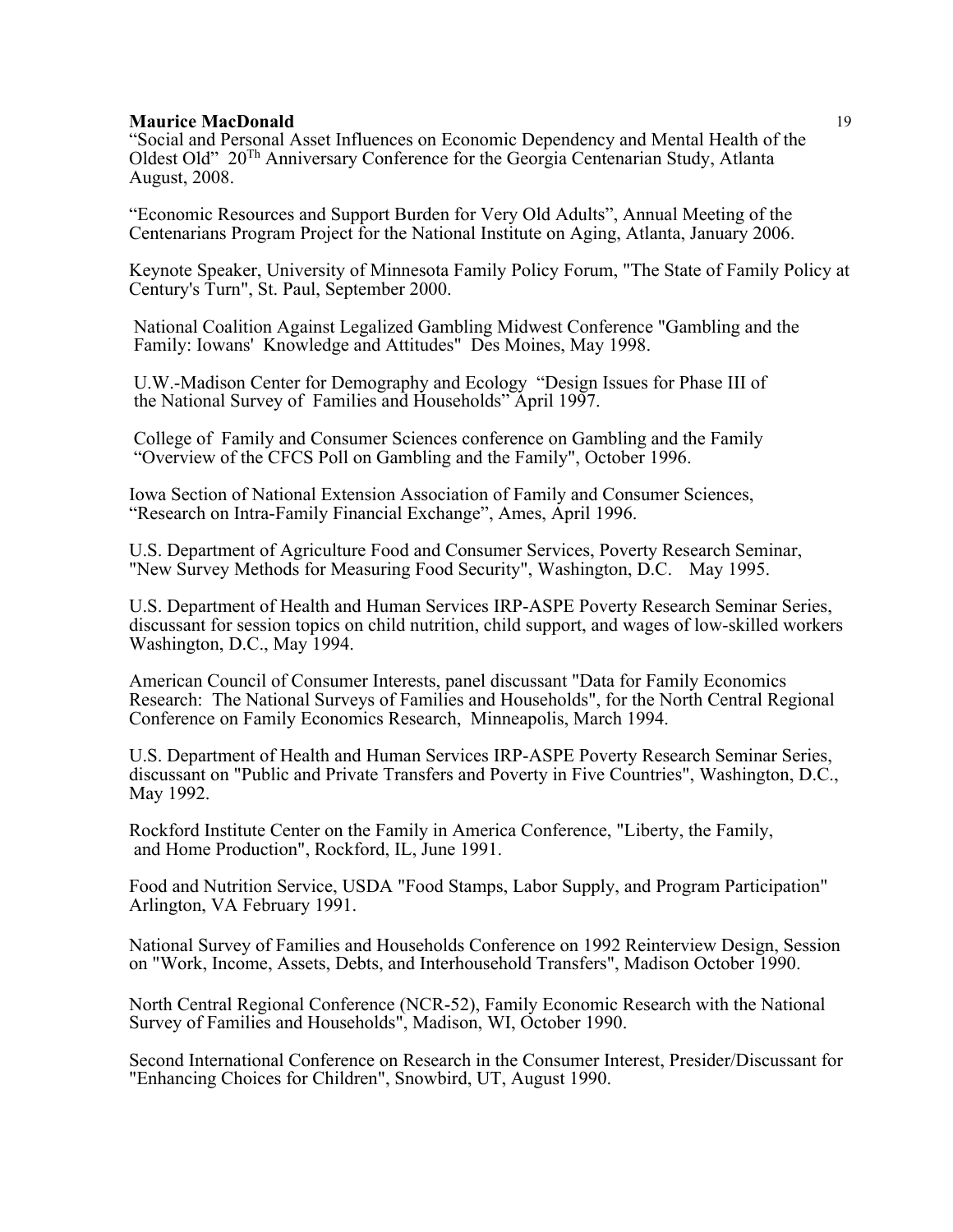Family Service America, Committee on Government Relations Study Panel on the Working Poor, "Food Stamp Eligibles' Benefits: Adequacy and Work Incentives", Milwaukee, February 1990.

Rockford Institute Center on the Family in America Conference on Child Care Policy, Chicago, IL, "The Economics of Day Care", April 1989.

Rockford Institute Conference on the Family Wage, Rockford, IL, "Assessing Trends in Family Economic Well-being", March 1988.

Rockford Institute Conference on the Free Family and the Therapeutic State, Rockford, Ill., "Understanding Biological and Economic Approaches to Marriage", October 1987.

Social Science Research Council Committee on the Survey of Income and Program Participation, Madison, "Lessons of the Wisconsin Basic Needs Study for Research on Income, Wealth, and Social Policy", November 1986.

Wisconsin State Data Center Census Analysis Workshop, Madison, "State and Local Data on Poverty and Hunger in America", October 1986.

University of Michigan Population Studies Center 25th Anniversary Symposium, Ann Arbor, Chair for Roundtable on "Household Structure and Composition", June 1986.

U.S.D.A. Conference on Food Stamp Research with the Survey of Income and Program Participation, Washington, D.C., "Economic Status of the Food Stamp Target Population" May 1986.

Department of Consumer Economics and Housing, Cornell University, "Family Economic Research for the Nineties", March 1986.

Wisconsin Department of Health and Social Services, "Random Digit Dialing Procedures and Sampling Results for a Wisconsin Household Survey", February 1986.

Abt Associates, Cambridge, MA "Serial Multiple Benefits and Income Adequacy", January 1985.

Wisconsin Department of Health and Social Services, "Recommendations for AFDC Needs Standards from the Basic Needs Study", November 1984.

Testified about the Effectiveness of Federal Nutrition Programs at the President's Task Force on Food Assistance Hearings, Atlanta, Georgia, November 1983.

Wisconsin State Data Center Conference on Poverty in Wisconsin, "Impacts of Reagan's Budget cuts on Food Stamp Households", November 1983.

Department of Economics, University of Notre Dame, "Evaluating Work Disincentive Effects of Reagan's Welfare Policy", October 1983.

Wisconsin Department of Health and Social Services, "Basic Needs in Wisconsin" October 1983.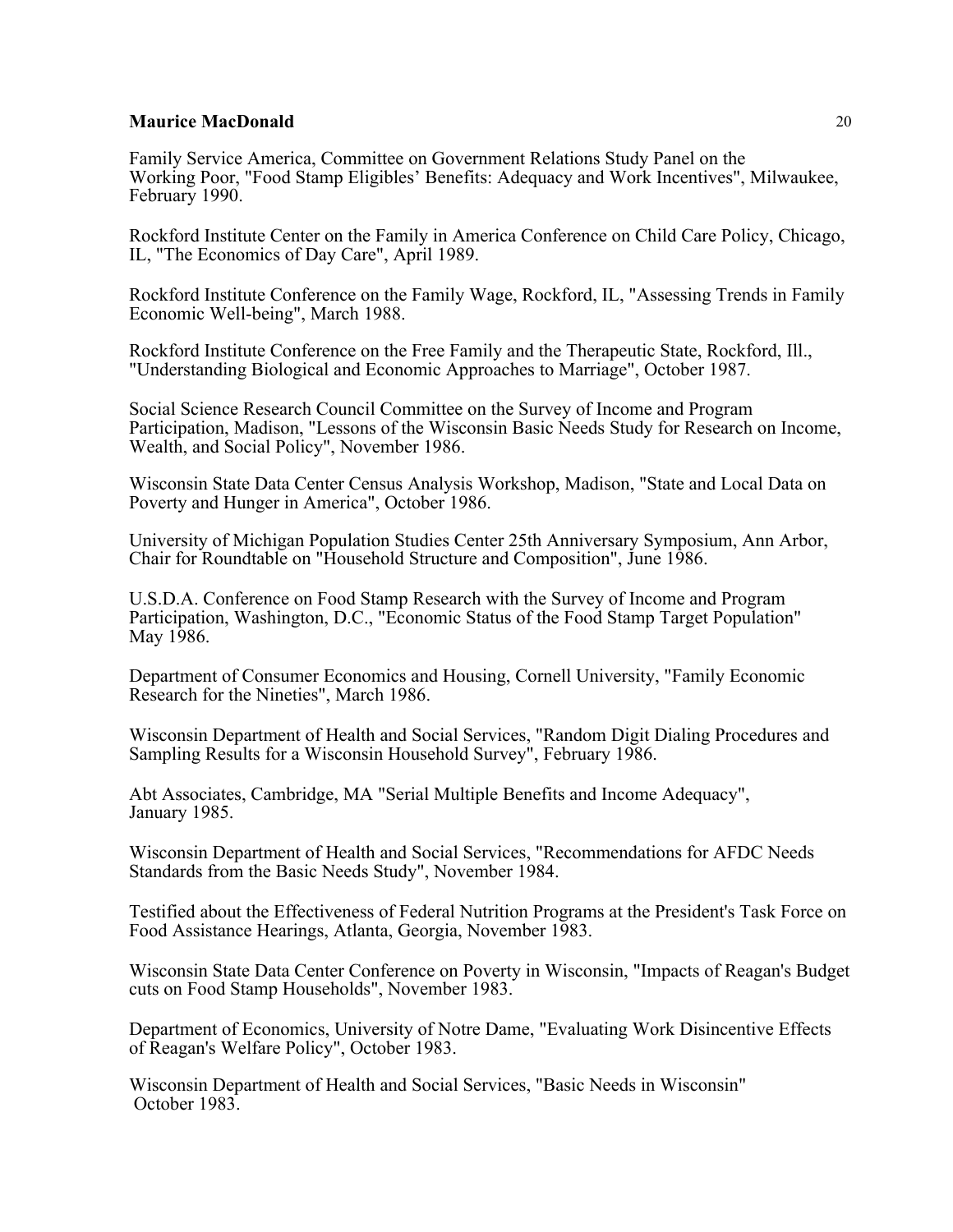Nutritional Sciences Department, University of Wisconsin-Madison, "Methodological Problems in Evaluating Nutrition Intervention", April 1983.

Office of Analysis and Evaluation, Food and Nutrition Service, USDA, "Multiple Benefits and Employment Behavior", July 1982.

National Conference on Child Support Research and Public Policy, Madison, "Child Support: Who Pays What to Whom?", April 1981.

Office of Policy, Planning, and Evaluation, Food and Nutrition Service, USDA, "Work Disincentive Effects of Multiple Program Benefits", October 1980.

North Central Regional Conference on Family Economics Research, Columbus, Ohio, "Analysis of AFDC Program Incentives for Child Support Collection", October 1979.

Southwest Regional Food Stamp Conference, Lyndon B. Johnson School of Public Affairs, Austin, TX, "Expenditure Effects of the Food Stamp Program", August 1979.

Wisconsin Center for Public Policy and Johnson Foundation Conference on the Family and Public Policy, Wingspread, Racine, WI, "Child Support from Absent Fathers", July 1978.

United States Department of Agriculture Food Policy Seminar Series, Washington, D.C., "Factors Affecting Participation in Federal Food Programs", January 1978.

Federal Council on Aging Conference on Treatment of Assets and Income from Assets in Income-Conditioned Programs, Madison, WI, "Comments on Income, Asset, and Work Tests in Transfer Programs for Able-Bodied Nonaged Individuals", May 1977.

United States Department of Agriculture Conference on Research on Domestic Food Programs, Washington, D.C. "Next Steps for Food Assistance Research", April 1977.

Board of Studies in Economics, University of California at Santa Cruz, "Cash Versus In-kind Transfers", February 1977.

Midwest Regional Food Stamp Outreach Conference, Des Moines, "Methodology for Determining Local Food Stamp Eligible Population Size", February 1976.

National Advisory Committee to the Institute for Research on Poverty, Washington, D.C., "Food Stamps, Income Maintenance, and the Impact of Proposed Legislation" (Institute for Research on Poverty Discussion Paper 332-76), December 1975.

North Central Regional Conference on Family Economics Research, East Lansing, Michigan, "Nutritional Effectiveness of Food Stamps and Experimental Cash Transfers", November 1975.

# Other Presentations

 "Teaching Philosophy for Certified Financial Planning Registered Graduate Programs" Columbia University-CFP Board Teaching Seminar, San Francisco CA June 2018.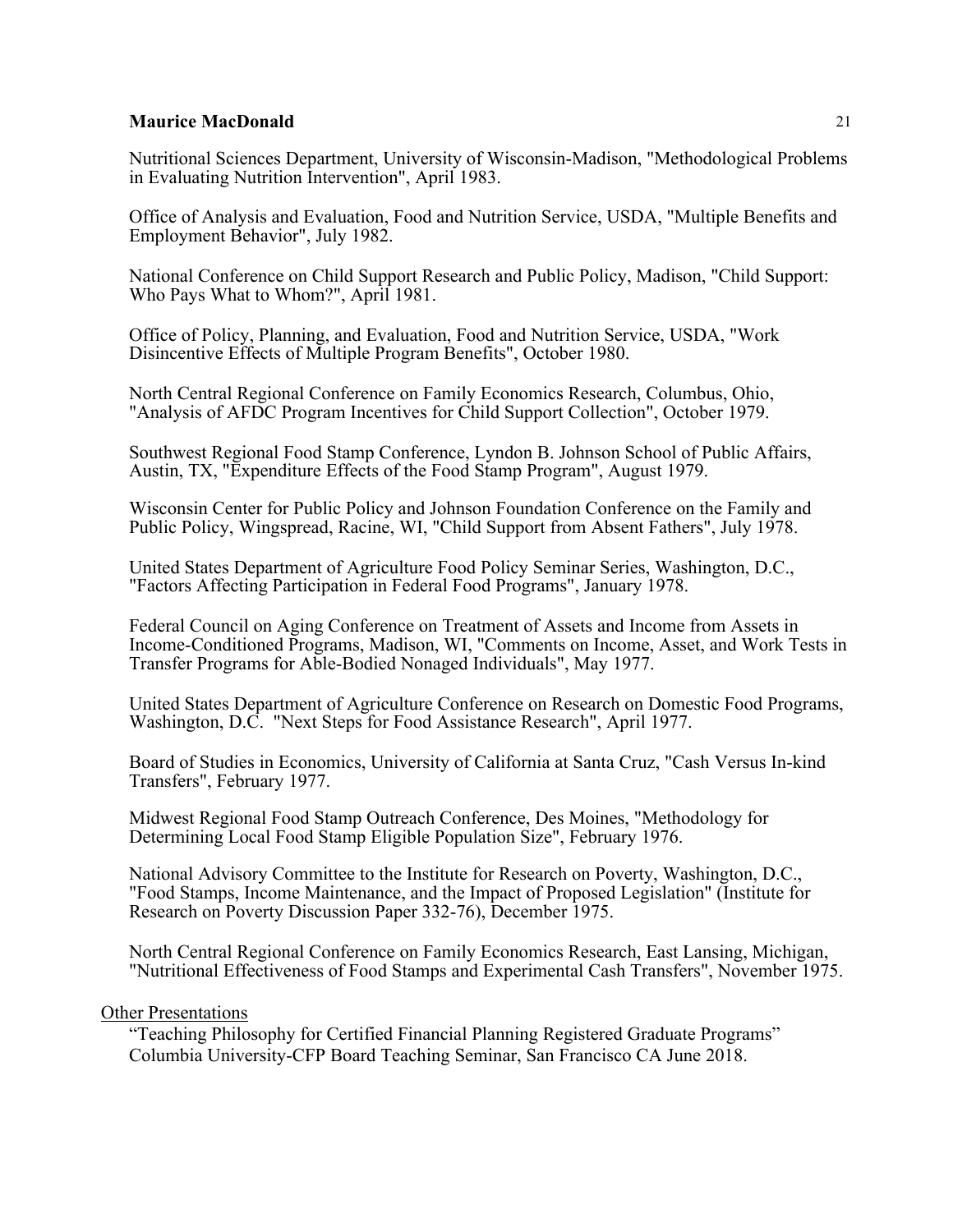"Vision and Discovery for Family and Consumer Sciences Research and Graduate Education" University of Georgia College of Family and Consumer Sciences, May 2012

"CFLE Standards for GPIDEA-Passport MS Distance Program Development for Military Family Career Retention" (co-leader with Larry Ganong, University of Missouri) Ft. Leavenworth, KS November 2010

"Discovery and Vision" School of Family Studies and Human Services, Kansas State University, Manhattan, KS February 2009.

"Vision and Goals for Education and Human Development Colleges", Montana State University, Bozeman, MT February 2009.

"Building an Outstanding College of Health and Human Sciences", University of Nevada Reno, Nevada, March 2007.

National Conference on Family Relations "Symposium on Family Policy Program Development" Irvine, CA November 1999.

Brunnier Art Museum Public Lecture "Strengthening Families across the Life Span" May 1999.

ISU Hilton Chair Colloquium on Welfare Reform, "The ISU Policy Research Response" March, 1999.

College of Family and Consumer Sciences, ISU Fall Convocation, panel member on "ISU Family Policy Research and Development" August 1998.

Illinois-Springfield Institute for Public Affairs Conference on Links between Public Universities and State Capitals, "Iowa State University Experiences for Enhancing Capacity of State Government" May 1997.

 Central Presbyterian Church Adult Education Class, "Policy Implications of the CFCS Iowa Poll on Gambling and the Family" Des Moines, November 1996.

 Downtown Des Moines Rotary Club, "Overview of the CFCS Iowa Poll on Gambling and the Family" November 1996.

 Participant, Midwest Consortium for Faculty Development in Early Childhood Special Education Conference, University of Minnesota, St. Paul, June 1995.

Iowa State University Department of Human Development and Family Studies, "Positioning Colleges of Family and Consumer Sciences for the Future" November 1994.

Wisconsin Center for Public Representation, "Can Regulation Provide Usable Health Insurcance Information?" Madison, WI November 1994.

 University of Wisconsin Foundation Bascom Hill Society faculty presenter on "Advancing the Consumer Interest" U.W. Madison, June 1994.

University of Wisconsin-Stout, International Year of the Family Conference, "Policies to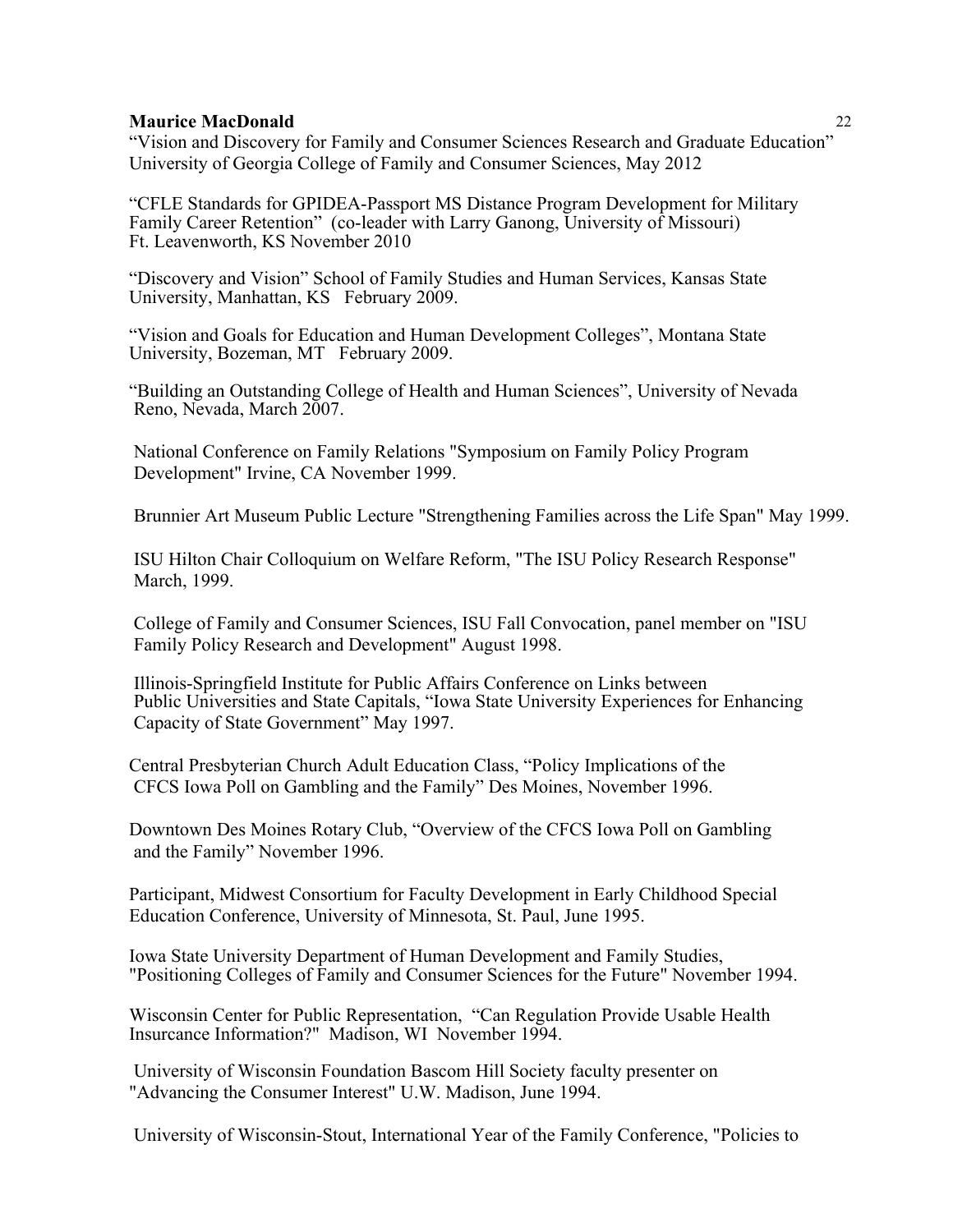Assist Families Meet their Income Needs", April 1994.

 University of Georgia, College of Family and Consumer Sciences, "Revising Consumer Sciences for the Year 2000" Athens, May 1991.

 Rockford Institute Center on Family in America Conference, "The Family and Liberty" Rockford, IL April 1990.

 Madison Campus Ministry Lenten Series, "Market and Government Solutions for Poverty" Madison, WI March 1989.

 Oregon State University Conference on Family Dynamics and Public Policy Keynote Address "Family Policy: Common Ground for the Common Good", Corvallis June 1988.

 New College Biblical Conference on Empowering the Poor "Reforming the Welfare System" Berkeley, CA, April 1988.

 FRCS Alumni Association Annual Meeting and Awards Ceremony, "Family Economics Research and Practice for the Next Decade", May 1987.

 Blessed Sacrament Parish Adult Education Program, "An Economist's Appraisal of the Bishops' Pastoral Letter on the U.S. Economy", March 1986.

 Wisconsin County Welfare Directors' Association, "Eligibility and Use of Food Stamps" Rhinelander, WI, July 1976.

Milwaukee Hunger Coalition, "Food Stamps and Food Needs", April 1974.

#### **COURSES TAUGHT** (*Italics indicate Online Course Instruction)*

*Personal Financial Planning Doctoral Research Seminar; Doctoral Research Methods II; Doctoral Research Applications in Financial Planning;* Introductory Doctoral Theory and Research in Financial Planning*; M.S. Professional Practices in Family Financial Planning; M.S. Family Resource Management; M.S. Field Study in Family Economics; Investing for the Family's Future; Financial Planning Practice Management;* Introduction to Personal Financial Planning; Careers in Personal Financial Planning; FSHS Graduate Student Orientation Seminar; Advanced Family Policy Analysis; HDFS Graduate Student Orientation Seminar; Family Economics; Family Economics and Public Policy; Graduate Consumer Science Research Methods; Consumer and the Market; Consumer Legislation; Introductory Personal Finance; Consumer Research Graduate Seminar; Senior Seminar in Consumer Science; Population and Resources.

# **M.S. THESIS COMMITTEES**

# Major Professor

Suzan Albert, 1977 Rosanne Schwalbe, 1979 Alice Lippert, 1979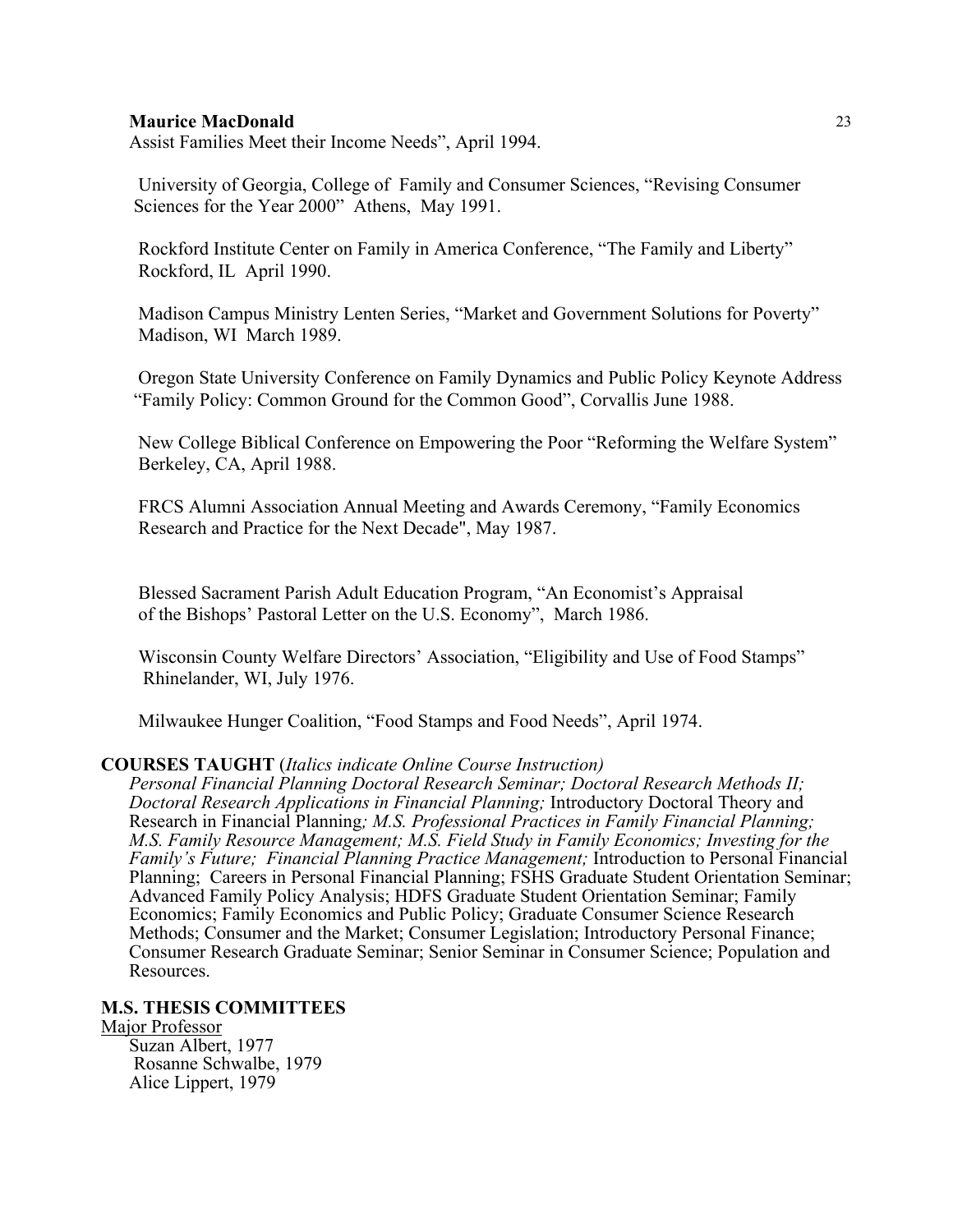Bonnie Ortiz, 1979 Pam Klopp, 1980 Mary Tlachac, 1981 Sharon Burns, 1982 Sue LeBaron, 1982 Karen Hintz, 1982 Jean Crownhart, 1982 Ann Neviaser, 1984 Yoshiko Yamada, 1982 Donna Yogerst, 1985 Jana Zeidler, 1986 Molly McMahon, 1989 Sonnie Iawagwu, 1989 Shiu -Wan Hung, 1991 Noriyuki Nakano, 1991 Beth Heinrichs, 1993 Yi -Chun Chen, 1994 Yuri Yoshida, 1994 Chin -I Wang, 1995 Kevin Zimmerman 2010 M.S. Committee Member Joan Kinney, 1978 Susan Meyer, 1978 Genell Scheurell, 1978 Lurilee Wilson, 1982 Joan Schroeder, 1983 Katherine Wolter, 1985

Joyce Larson, 1983 Brenda Cook, 1985 Trinke Jensen, 1986 Laurie Reed, 1988 Geonguk Jeong, 1990 Keiko Tamura, 1992 Jung Lim, 1993 Claudia Roeder, 1993 Ann Samuels, 1996 Wilene Larpenteur, 1998 Danika Kieschnick, 2006 Angela Hartman, 2006 Doug Borkowski, 2006 Douglas Davis, 2007 Jeanna Hennick, 2009 Deani King, 2010

# **DOCTORAL COMMITTEES** (as major professor, **in bold** )

Robert M. Hutchens (Haveman, Economics) 1976 Kevin Hollenbeck (Haveman, Economics) 1976 Nancy Jean Davis (Sweet, Sociology) 1976 Norma Nager (Bumpass, Sociology) 197 8 Judith Cassety (Garfinkel, Social Work) 1978 Jennifer Warlick (Cain, Economics) 1978 Kuanjeng Chen (Winsborough, Sociology) 1979 Helen Jensen (Saupe, Ag. Economics) 1979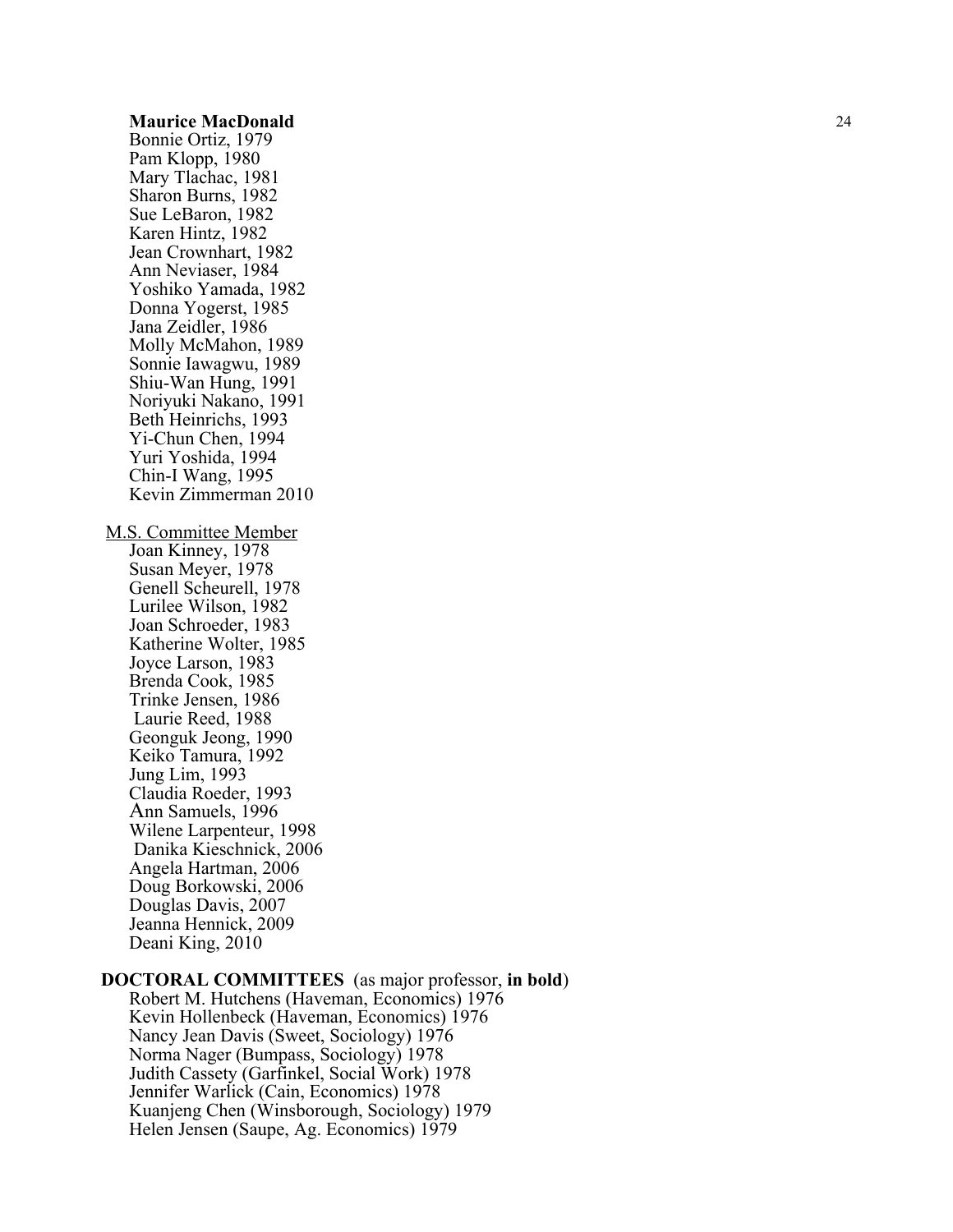Nancy Dunton (Featherman, Sociology) 1979 John Belknap (Saupe, Ag. Economics) 1979 Michael Sobel (Winsborough, Sociology) 1979 Ephraim Frankel (Marshall, University Committee) 1980 Robert Kroll (Stampfl, University Committee) 1980 Vivian Lowe (Bumpass, Sociology) 1980 Paul A. Wilson (Weisbrod, Economics) 1980 Annemette Sorenson (Sweet, Sociology) 1980 Greg Christiansen (Haveman, Economics) 1981 Bruce Klein (Levitan, George Washington University) 1981 Saul Schwartz (Smolensky, Economics) 1981 David Iaquinta (Sweet, Sociology) 1982 Myung Lee (Smolensky, Economics) 1982 Elizabeth Scannell (Petrich, Family and Consumer Education) 1982 Madonna Bowman (Ahrons, Social Work) 1982 Don Oellerich (Garfinkel, Social Work) 1983 Brian Clarridge (Hauser, Sociology) 1983 George Jakubson (Chamberlain, Economics) 1983 Lyle Nelson (Smolensky, Economics) 1983 Michael Massagli (Hauser, Sociology) 1983 James Moran (Garfinkel, Social Work) 1984 Deborah Streeter (Saupe, Ag. Economics) 1985 Laurie Boyce (Apps, CAVE) 1985 Mark Kleczewski (Danziger, Social Work) 1986 Frank Goza (Tienda, Rural Sociology) 1986 Kerry Richter (Bumpass, Sociology) 1987 Quintin Sullivan (Garfinkel, Social Work) 1989 Teresa Castro (Bumpass, Sociology) 1990 Paul Hagstrom (Walker/**MacDonald**, Economics) 1991 Havidan Rodriguez (Sweet, Sociology) 1991 Peter VanderHart (David, Economics) 1991 Wendy Manning (Bumpass, Sociology) 1992 Geyonguk Jeong (Johnson, Child and Family Studies) 1993 Yuri Yoshida (Holden, University Committee) 1994 Julie Hillery (KangPark, Retailing) 1995 Cathy Mayhew (Lempers, HDFS) 1997 Charles Joannides (Joanning, HDFS) 1997 Bronwyn Fees (Lempers, HDFS) 1998 Sylvia Blanchfield (Crase, HDFS) 2000 Kyrk Zinck (Joanning, HDFS) 2000 Jeff Buikema (Joanning, HDFS) 2001 Kathleen Adams (Joanning, HDFS) 2001 Jill Sudak -Allison (Joanning, HDFS) 2001 Sun -Kang Koh (**MacDonald,** HDFS) 2002 Dilek Tinaz (Joanning, HDFS) 2002 Russ McCullough (Hallem, Economics) 2003 Michael McClain (Crase, HDFS) 2004 Robert Nielsen (Garasky, HDFS) 2004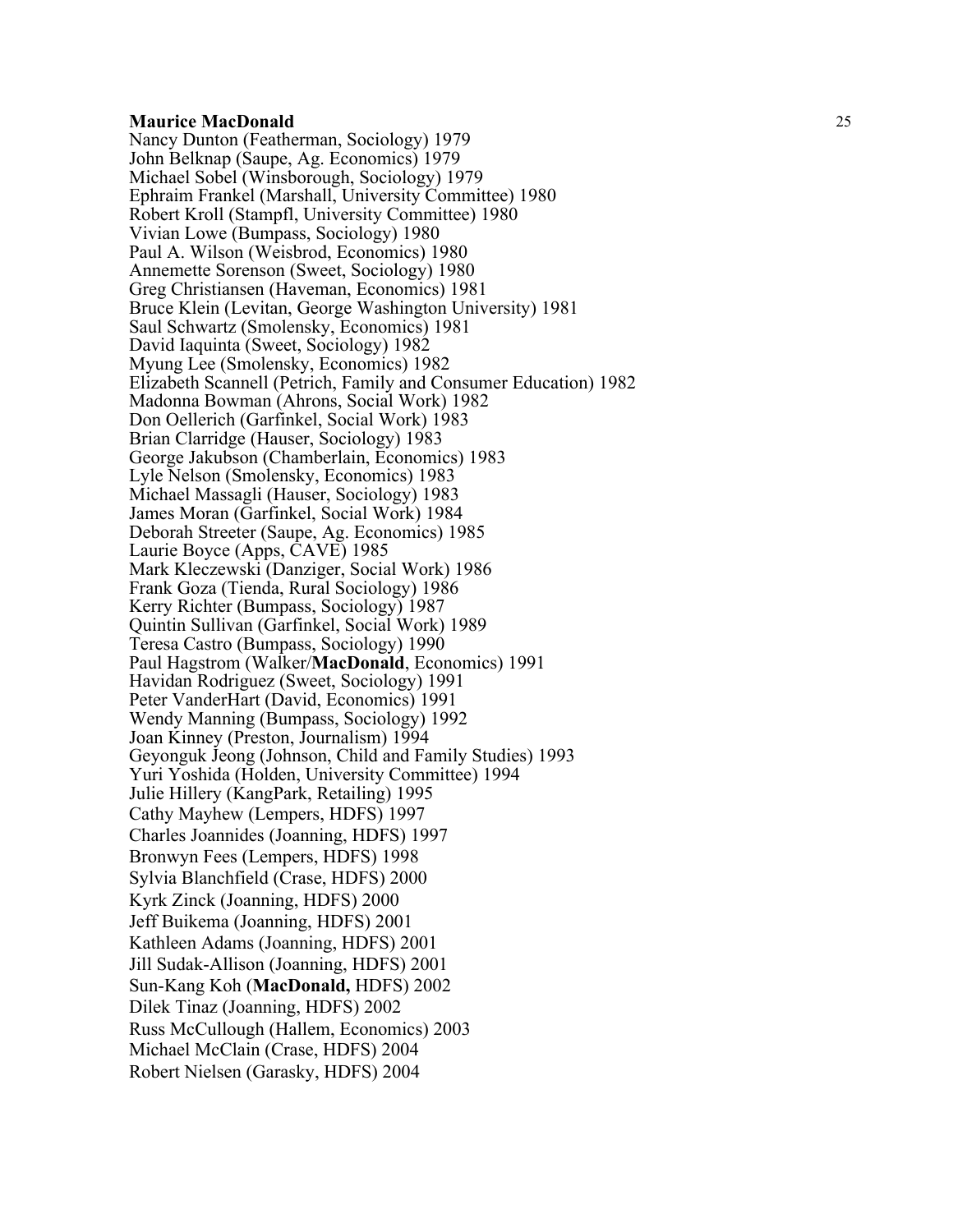Jane Rose Njue (**MacDonald,** HDFS) 2005 Jooyong Sohn (Garasky, HDFS) 2005 Brian Korb (**MacDonald,** FCEDS) 2006 Tony Jung (Wickrama, HDFS) 2006 Danika Kieschnick (Keino, FCEDS) 2008 Mary Kate Harrison (Bosselman, HRIM), 2008 Flora Surjadi (Wickrama, HDFS) 2008 Yemisi Kuku (Garasky, HDFS) 2008 AnTi-Shih (**MacDonald, HDFS**) 2009 M. Fazli Sabri (**MacDonald** & Cook, HDFS) 2011—*Grad. School Research Excellence Award* Outside Chair for Deepti Pillai (Zurek, Vet. Medicine, Kansas State) 2010 Ron Sages (Britt **& MacDonald,** Personal Financial Planning) 2012 Outside Chair for Laushanda Norman, Curriculum and Instruction) 2013 Outside Chair for Gabriel Diaz De Sabates (Kay Ann Taylor, Curriculum and Instruction) 2014 Sarah Asebedo (Seay) Personal Financial Planning. 2015 George Williams (Schumm, Family Studies) 2016 Fred Fernatt (**MacDonald,** Personal Financial Planning) 2016 David A. Ammerman (**MacDonald,** Personal Financial Planning) 2016 David Jayne (Lutter, Personal Financial Planning) 2016-2019 Ben Strother (E. Kiss & **MacDonald**, Personal Financial Planning) 2016-2020 Sara Berkowicz (E. Kiss & **MacDonald**, Personal Financial Planning) 2016-19 Gloria Preece (E. Kiss & **MacDonald**, Personal Financial Planning), 2016-19 Julia Mull (**MacDonald**) Personal Financial Planning) 2016-<br>Meghaan Lurtz (**MacDonald**, Personal Financial Planning) 2016-19<br>Mark Landess (B. Wiles, FSHS) 2016-Frank Magwege (MacDonald, Personal Financial Planning) 2017-20 Derek Tharp (Seay, Personal Financial Planning) 2017. Dennis Witherspoon (Seay, Personal Financial Planning) 2018. Katherine Mielitz (**MacDonald,** Personal Financial Planning) 2018. Antony Canale (**MacDonald** & Robb) Personal Financial Planning) 2018. Greg Schink (Lutter, Personal Financial Planning) 2018. Randy Kemnitz (Heckman & **MacDonald,** Personal Financial Planning) 2018. Juan Gallardo (**MacDonald**, Personal Financial Planning) 2018-<br>Miranda Reiter (Seay, Personal Financial Planning) 2018-2020<br>Shane Enete (Seay, Personal Financial Planning) 2019-2020 Derek Sensenig (MacDonald & Lawson Personal Financial Planning) 2019-<br>Travis Sholin (Lawson & MacDonald Personal Financial Planning) 2021-<br>Chris Moore (Lim & MacDonald Personal Financial Planning) 2021-<br>Andrew Scott (Heckm

# **UNIVERSITY SERVICE**

Member, Health and Human Sciences College Promotion and Tenure Review Committee 2018- Program Director for Certified Financial Planing Board KSU Graduate PFP Programs 2017-19 Kansas State Faculty Representative for Sloan Online Learning Consortium Conference, 2015 Kansas State PFP Faculty Coordinator for GPIDEA M.S. Family Financial Planning, 2015-18 Member, Academic Affairs Committee, College of Human Ecology, 2015-17 Chair, Kansas State Research and Extension Annual Conference, 2013 Chair of GPIDEA MS in Family Financial Planning Department Chairs, 2013-14 Chair of GPIDEA MS in Family and Community Services Department Chairs, 2012-14 Member, Provost Office Task Force on Clinical Faculty Appointments, 2011. Associate Research Deans Council, 2011-2013 Coordinator (with Larry Ganong, U. Missouri) GPIDEA Curriculum Team for M.S. in Family and Community Services, 2010-12

Search Committee member for ATID Chair, College of Human Ecology 2010-11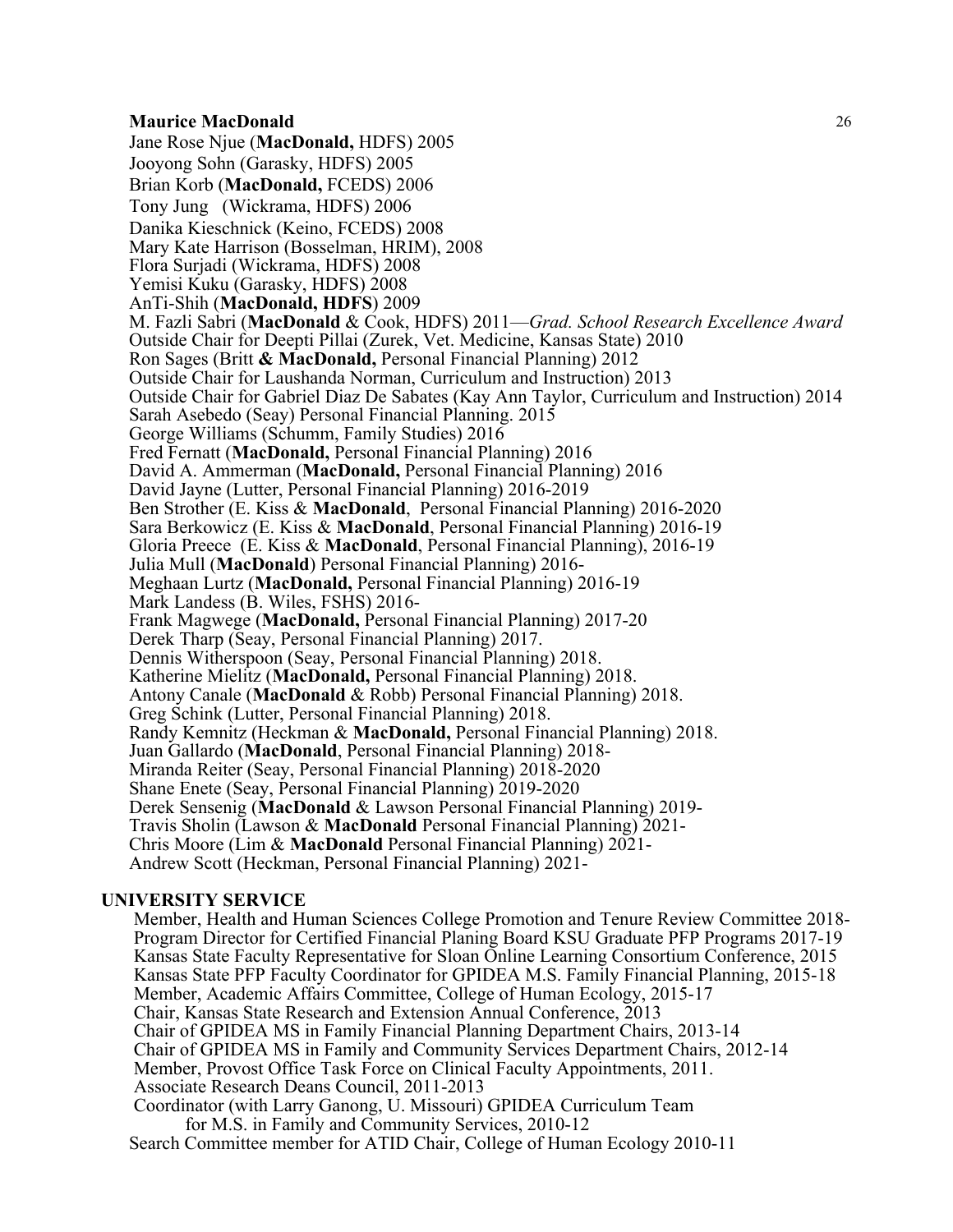**Maurice MacDonald** 27 Team Leader, College of Human Ecology Faculty Council for "Branding" CHE 2010-11 FSHS-Salina Undergraduate Coordinator (with K-State Salina Associate Dean David Delker) 2009-2014 Member, Chairs Group for GPIDEA M.S. in Youth Development , 2009-14 Member, Steering Committee for Powercat Financial Counseling Center, 2009-2012 Advisor, K-State Research and Extension Family Development Program Focus Team 2009-14 Member, Chairs Group for the Great Plains Interactive Distance Education Alliance, 2004-2009 Director, and Student Club Advisor, ISU Financial Counseling Clinic, 2005-08. Disability Liaison, HDFS 2004-08. Advisory Board, Institute for Social and Behavioral Research. 2004-08. Member, Search Committee for Chair of AEHSM, College of Human Sciences, 2007. Member, Budget Model Implementation Committee for College of Human Sciences, 2006. Member, Budget Planning Committee for College of Human Sciences 2005. ISU Gerontology Program Leader for the Iowa Consortium on Aging Programs Conference on The Future of Rural Aging: What It Means to Iowa , April 2005. Coordinator, Helen LeBaron Hilton Visiting Professorship (John Krout) for 2004-05. Member, Committee to Plan Combination of CFCS and Education Colleges, 2004. Co-Chair, Search Committee for Chair of ELPS, College of Education, 2004. Advisory Board, ISU Center for Family Policy, 2003-2007. Member, ISU Department Chairs' Council 1999-2005 (Chair, 2001-03). Member, Committee to Evaluate Dean of Education, 2003. Chair, Committee to Evaluate CFCS Dean, 2001. Member, ISU Family Theme Year Committee, 2000-2001. Coordinator, Helen LeBaron Hilton Visiting Professorship (Shirley Zimmerman) for 1998-99. Chair, Search Committee for Chair of Hotel, Restaurant, and Institution Management, 1997. Chair, Art in State Buildings Project for Palmer HDFS Building, 1995-1998. Member, Palmer Building Design Committee, 1996. Member, Chancellor's Committee to Evaluate the Dean of Family Resources, 1995. Chair, Search Committee for FRCS Assistant Dean, 1994. Advisory Board on Consumer Economics, Kellog Foundation Initiative College of Agriculture and Life Sciences, 1993-1995. Reviewer, Vilas Associates Proposals 1992 and 1993. University Review Committee for the Department of Continuing and Vocational Education, 1992. Member, U.W. Madison Graduate School Research Committee, 1988-1991. FRCS Assistant Dean Search Committee 1986-87. FRCS Alumni Association Faculty Representative, 1986-89. Reviewer, Undergraduate Education Committee Academic Excellence Awards 1985-87. University Continuing Education and Outreach Council, 1984-86. FRCS Dean Search Committee 1984-85. Faculty Senator 1983-88. Chair, USDA North Central Regional Research Conference on Family Economics 1980

# **TENURE OR PROMOTION REVIEWS**

Consumer Science Department Chair, U.W. Madison Norleen Ackerman Assistant Professor Consumer Science 1985 Nancy Miller Associate Professor Consumer Science 1986 Rader Hayes Assistant Professor Consumer Science 1991 Ann Hoyt Associate Professor Consumer Science 1991 Robin Douthitt Associate Professor Consumer Science 1992 HDFS Department Chair, Iowa State University

Cynthia Fletcher, Professor HDFS 1996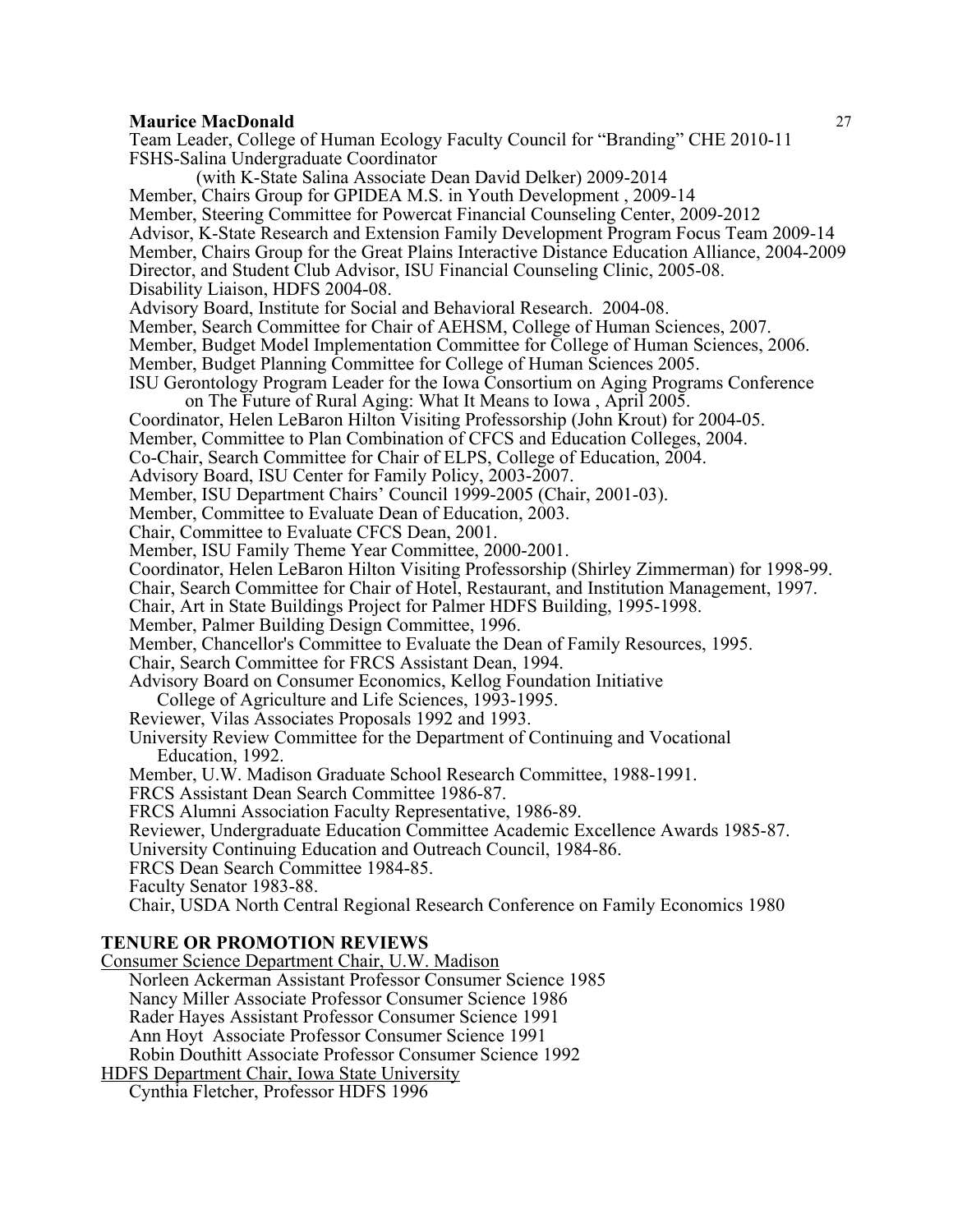Alice Thieman, Associate Professor, HDFS, 1996 Steve Garasky, Associate Professor, HDFS 1997 Carla Peterson, Associate Professor, HDFS 1997 Paula McMurray, Associate Professor, HDFS 1997 Linda Enders, Associate Professor, HDFS 1997 Chalandra Bryant, Associate Professor, HDFS 2000 Sue Crull, Associate Professor, HDFS 2001 Mary Jane Brotherson, Professor, HDFS 2001 Ronald Werner-Wilson, Associate Professor, HDFS 2002 Camilo Garcia, Associate Professor, HDFS 2002 Mark Oleson, Associate Professor, HDFS 2004 K.A.S. Wickrama, Professor, HDFS 2004 Mary Yearns, Professor, HDFS 2004 Steve Garasky, Professor, HDFS 2006 Kimberly Greder, Associate Professor, HDFS 2006 Marcia Michaels, Associate Professor, HDFS 2006 Megan Murphy, Associate Professor HDFS 2007 Gayle Luze, Associate Professor HDFS 2007 Carla Peterson Professor HDFS 2007 Craig Gundersen Associate Professor HDFS 2008 School of FSHS Director, Kansas State University Jane Mertz Garcia Professor FSHS 2009 Elaine Johannes Associate Professor FSHS 2010 Debra Sellers Associate Professor FSHS 2010 Joyce Baptist Associate Professor FSHS 2011 Kristy Archuleta Associate Professor FSHS 2012 Jared Anderson Associate Professor FSHS 2012 Gayle Doll Associate Professor FSHS 2013 Sonya Britt Associate Professor FSHS 2013 Elaine Johannes Professor FSHS 2013 Farrell Webb Professor FSHS 2013 Robert Garcia Clinical Associate Professor FSHS 2013 Terrie McCants Clinical Associate Professor FSHS 2013 Nancy O'Conner Clinical Associate Professor FSHS 2013 Melanie Hilgers Clinical Assistant Professor FSHS 2013 Barbara Weltsch Clinical Assistant Professor FSHS 2013 Susan Meier Clincial Assistant Professor FSHS 2013 Debra Burnett Associate Professor FSHS 2014 Elizabeth Kiss Associate Professor FSHS 2014 Melinda Markham Associate Professor FSHS 2014 Cliff Robb Associate Professor FSHS 2014 Bronwyn Fees Professor FSHS 2014 Karen Myers-Bowman Professor FSHS 2014

#### **RESEARCH AND DEVELOPMENT FUNDING**

Kansas State University Global Campus Development Grant Project: Course Development for Online Personal Financial Planning Undergraduate Degree, Part 2 Period: June 2018-May 2020 Amount: \$52,800 Co-P.I. to develop PFP 462 Investments One, and PFP 468 Practice Management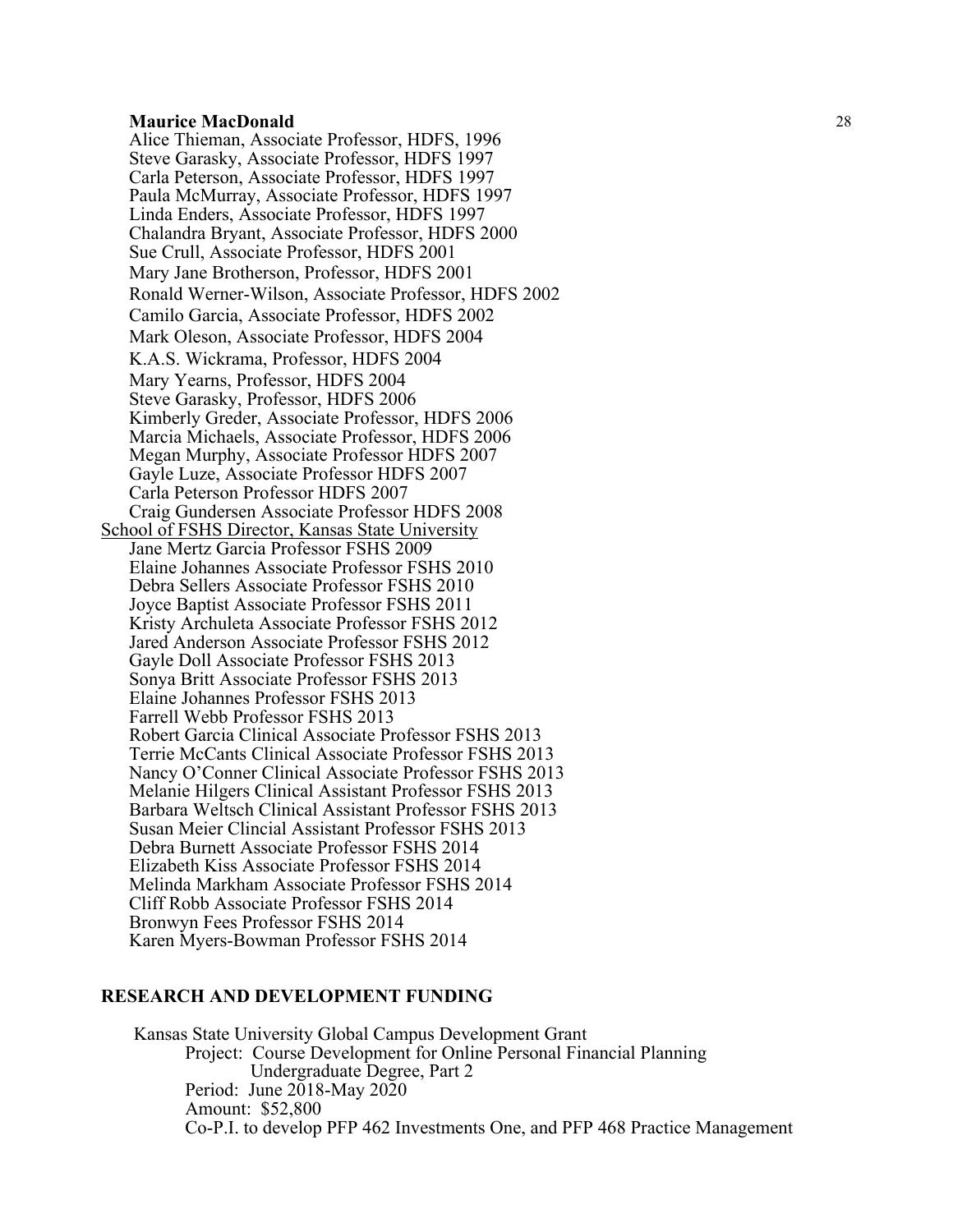(Co-P.I.s were Roxanne Martins, Martin Seay, and Stuart Heckman for five other courses).

Kansas Department of Health and Environment Project: Kansans Optimizing Health Program (KOHP) Period: July 2013-June 2014 Amount: \$17,000 Coordinator (Joan Kahl, Trainer for Chronic Disease Self-Management) International Area Studies Program, Kansas State University Project: South Asian Project and South Asian Studies Minor Period: August 2011-June 2013 Amount: \$8,000 Coordinator for FSHS (Anindita Das,Instructor) Student Government Association and Kansas State University Foundation Project: Powercat Financial Counseling Center Period: August 2009-February 2012. Amount: \$200,000 FSHS Coordinator (Jodi Kaus, Program Director; Jennifer Rettelle-Thomas Human Ecology Foundation Officer; John Grable, FSHS, Eric Higgins College of Business, and other PFC Steering Committee members). Division of Continuing Education, Kansas State University Project: Course Development Grants (Family Therapy Related Courses, and GPIDEA M.S. Courses for Family Financial Planning, and Youth Development) Period: July 2010-May 2012 Amount: \$40,000 Coordinator for Joyce Baptist, Esther Maddux, and Anindita Das

Kansas Department of Social and Rehabilitative Services Project: Strategic Development for Faith-Based Initiatives (Technical Support and Training Contract) Period: July 2010 –June 2012 Amount: \$940,000 Coordinator for (Charles Griffin, FSHS, P.I., Jared Anderson, co-Investigator)

- National Institutes of Health, National Institute on Aging Project: Resources and Adaptation in Centenarians Period: June 2004-August 2009 Amount: \$468,588 Co-Principal Investigator (with Peter Martin)
- College of Human Sciences Teaching Innovation Competition Project: Financial Counseling Clinic Teaching Innovation Period: July 2007-June 2008 Amount: \$13,607 Project Coordinator (with Douglas Borkowski)

Iowa Agriculture and Home Economics Experiment Station Project: Vulnerability and Resiliency of Old and Very Old Rural Adults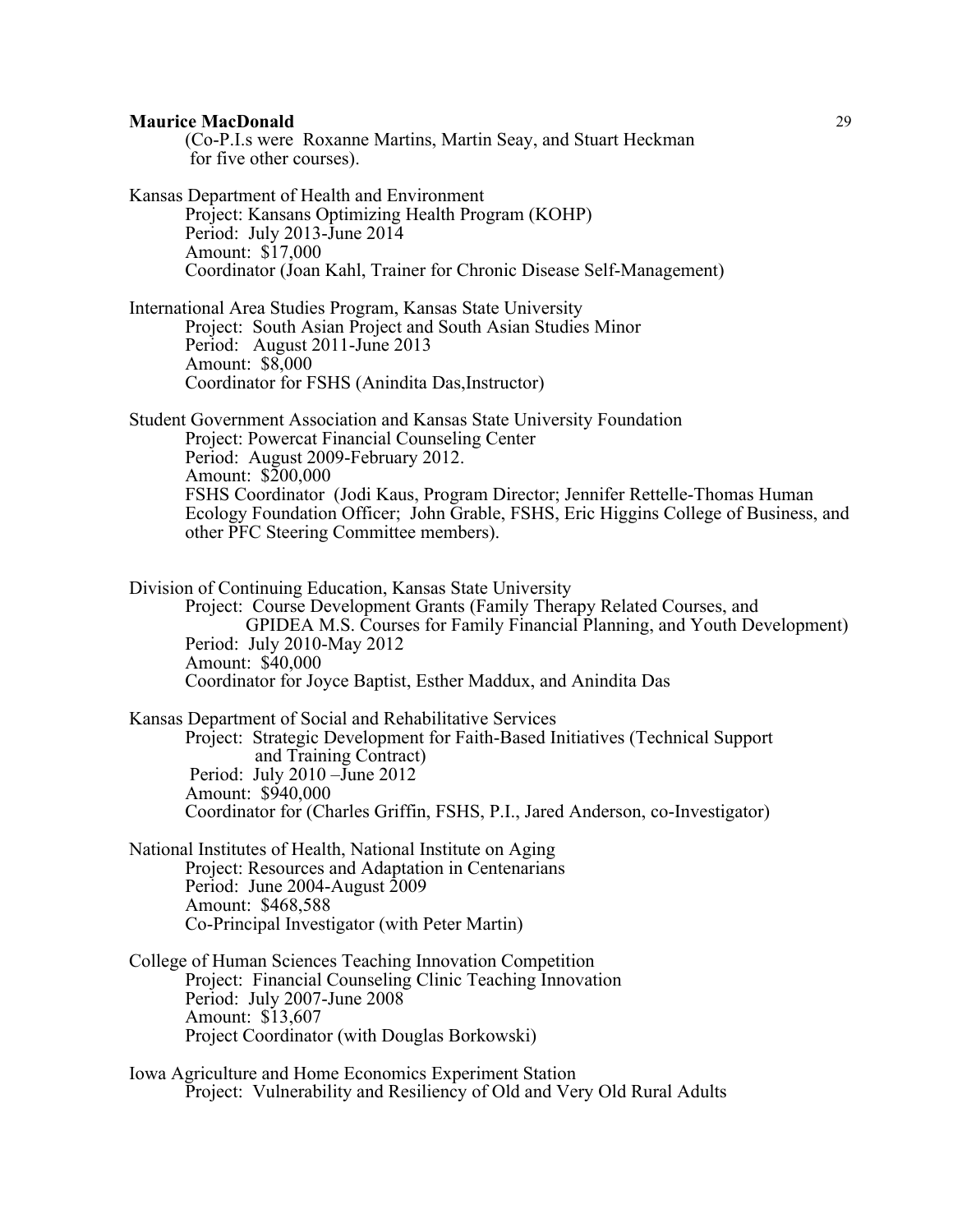Period: September 2006-August 2011 Amount: \$400,000 Co-Investigator with Peter Martin, Dan Russell, K.A.S. Wickrama

College of Human Sciences Research Initiative Project: Gerontology Program and HDFS Iowa Family Survey: Rural Aging Period: January 2005-August 2007 Amount: \$40,000 Coordinator (Sue Crull and Peter Martin co-investigators)

Iowa State University Center for Excellence in Learning & Teaching Project: Miller Faculty Fellowship on Evaluating Approaches to Enhance Student Awareness of Consumer Credit Dangers Period: July 2006-September 2007 Amount: \$25,000 (with Virginia Blackburn, College of Business)

Iowa State University Government of Student Body Project: HDFS Financial Counseling Clinic Services Period: July 2006-June 2009 Amount: \$142,000 Director (with Douglas Borkowski)

Iowa State University Council on International Programs Project: Distance Education and Research in Family Resource Management with Universiti Putra Malaysia Period: January 2005-July 2006 Amount: \$5,000 Project Director

College of Family and Consumer Sciences Research and Outreach Initiative Project: Center for Family Policy, Iowa Family Survey: Child Care Period: August 2004 –December 2006 Amount: \$50,000 Coordinator (and co-investigator with Susan Hegland and Sue Crull)

U.S. Center for Disease Control

Project: Geriatric Innovation from the Heartland (collaboration with Methodist and Lutheran Iowa Health System) Period: April 2004-December 2004 Amount: \$53, 016 Co-Investigator (with Daniel Russell)

- Ames Community School District Project: Early Childhood Education Program Period: June 2001-July 2004 Amount: \$198,000 Co-Director with Susan Hegland and Carol Phillips
- Iowa Agriculture and Home Economics Experiment Station Project: Family and Community Support for Rural Quality of Life Period: October 2000-September 20005 Amount: \$1.1M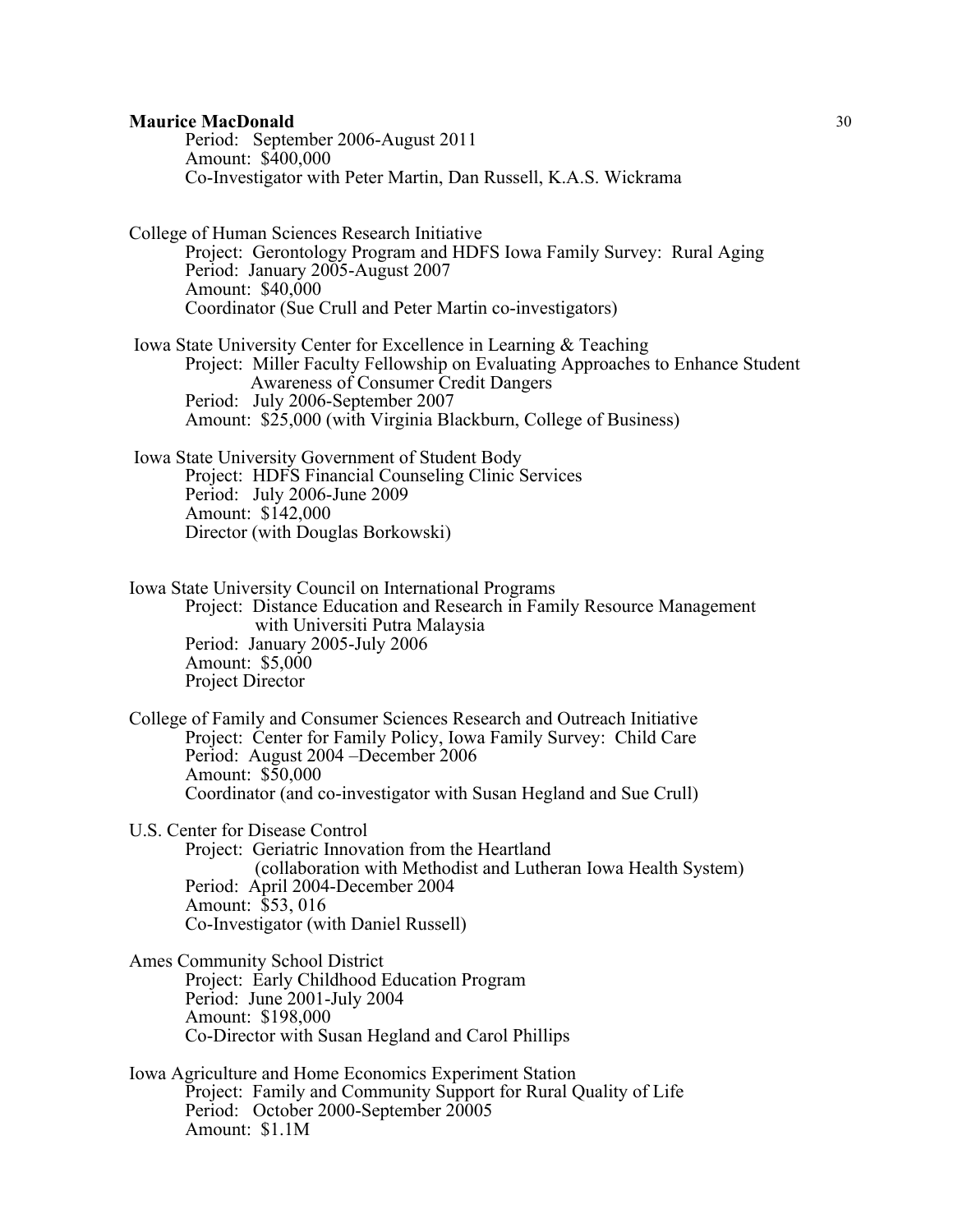Project Leader (and co-investigator with nine HDFS faculty members).

Ames Community School District Project: Early Childhood Education Program Period: July 1999-June 2001 Amount: \$133,000 Co-Director with Joan Herwig

Humanities Iowa Major Grant Project: A Celebration of Family Resiliency Period: March-June 1999 Amount: \$8,200 Collaboration with Extension to Families and Brunnier Art Gallery

Ames Community School District Project: Early Childhood Education Program Period: July 1996-June 1999 Amount: \$157,000 Co-Director with Joan Herwig

Iowa State University Graduate College Research Grant Project: Nationally Consistent State-Level Welfare Reform Survey Period: July 1998-June 1999 Amount: \$10,800 Principal Investigator

ISU Extension to Families Initiative Funds and Experiment Station Support Project: Family Wellbeing and Welfare Reform in Iowa Period: January 1997-June 1998 Amount: \$150,000 Coordinator (with Cynthia Fletcher, Mary Winter, Dan Otto, and Jan Flora)

University of Wisconsin-Madison Graduate School Project: Financial Transfers from Parents to Adult Children Period: Summer 1995. Amount: \$19,000

University of Wisconsin-Madison Graduate School Project: Inter-Family Financial Transfers over the Life Course Period: June 1, 1994 to May 30, 1995 Amount: \$25,000 Principal Investigator

Food and Nutrition Service, USDA Project: Asset Testing in the Food Stamp Program Period: October 1, 1991 to September 30, 1993 Amount: \$91,000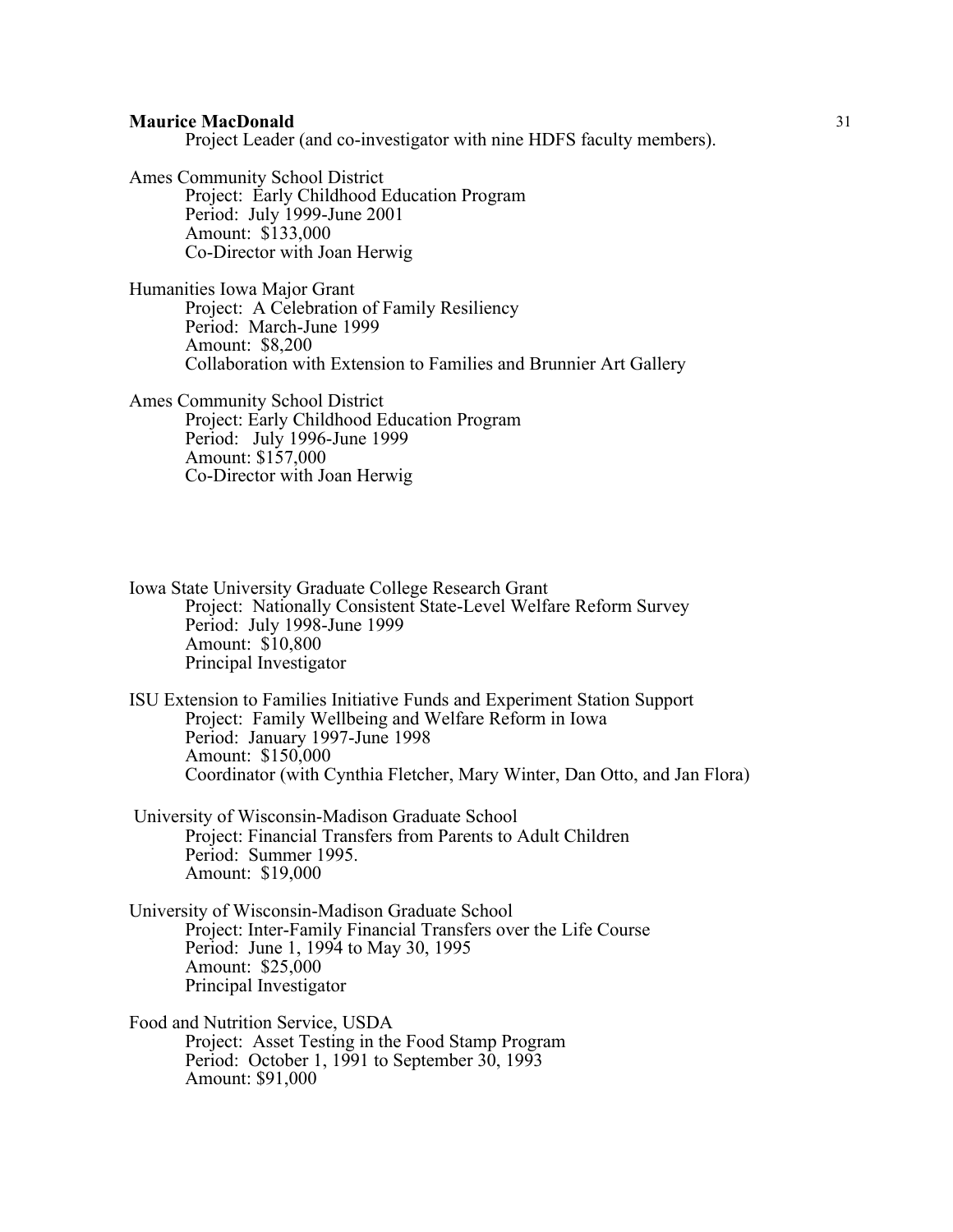| <b>Maurice MacDonald</b> |  |
|--------------------------|--|
|                          |  |

Co-Principal Investigator (with Martin David)

National Institute on Aging

Project: Wisconsin Longitudinal Study: Parents and Children at Age 50 Period: June 1, 1991 to May 31, 1994 Amount: \$2,160,000 Co-Investigator (with Robert Hauser)

National Institute on Aging Project: The Wisconsin Longitudinal Study: Sibling Interviews Period: December 1992 to November 1994 Amount: \$396,956 Co-Principal Investigator with Robert M. Hauser

National Institute on Aging

Project: The Wisconsin Longitudinal Study: Improving Content and Coverage Period: December 1992 to November 1994 Amount: \$160,969 Co-Principal Investigator with Robert M. Hauser

National Institute of Child Health and Development, Center for Population Research Project: The Health and Well-Being of Families in Transition Period: January 1, 1992 to December 31, 1996 Amount: \$7,400,000 Co-Investigator with Larry Bumpass and James Sweet

Robert M. La Follette Institute of Public Affairs Faculty Research Program Project: State Administrative Practices and Food Stamp Participation Period: July 1990 - May 1991 Amount: \$13,000 Principal Investigator

Food and Nutrition Service, USDA

Project: Food Stamp Eligibility, Labor Supply, and Program Participation Period: September 25, 1989 - January 31, 1991 Amount: \$99,960 Principal Investigator (with Martin David and Paul Hagstrom)

National Institute of Health, Mental Health Project: Psychological and Economic Well-Being over the Life Cycle Period: March 1988 - February 1991 Amount: \$130,000 Co-Investigator, with Robin Douthitt and Randolph Mullis

Ford Foundation and Wisconsin Department of Health and Social Services Project: Design and Research for a Reformed Child Support Enforcement Program Period: July 1987 - June 1989 Amount: \$1,500,000 Co-Investigator with Irwin Garfinkel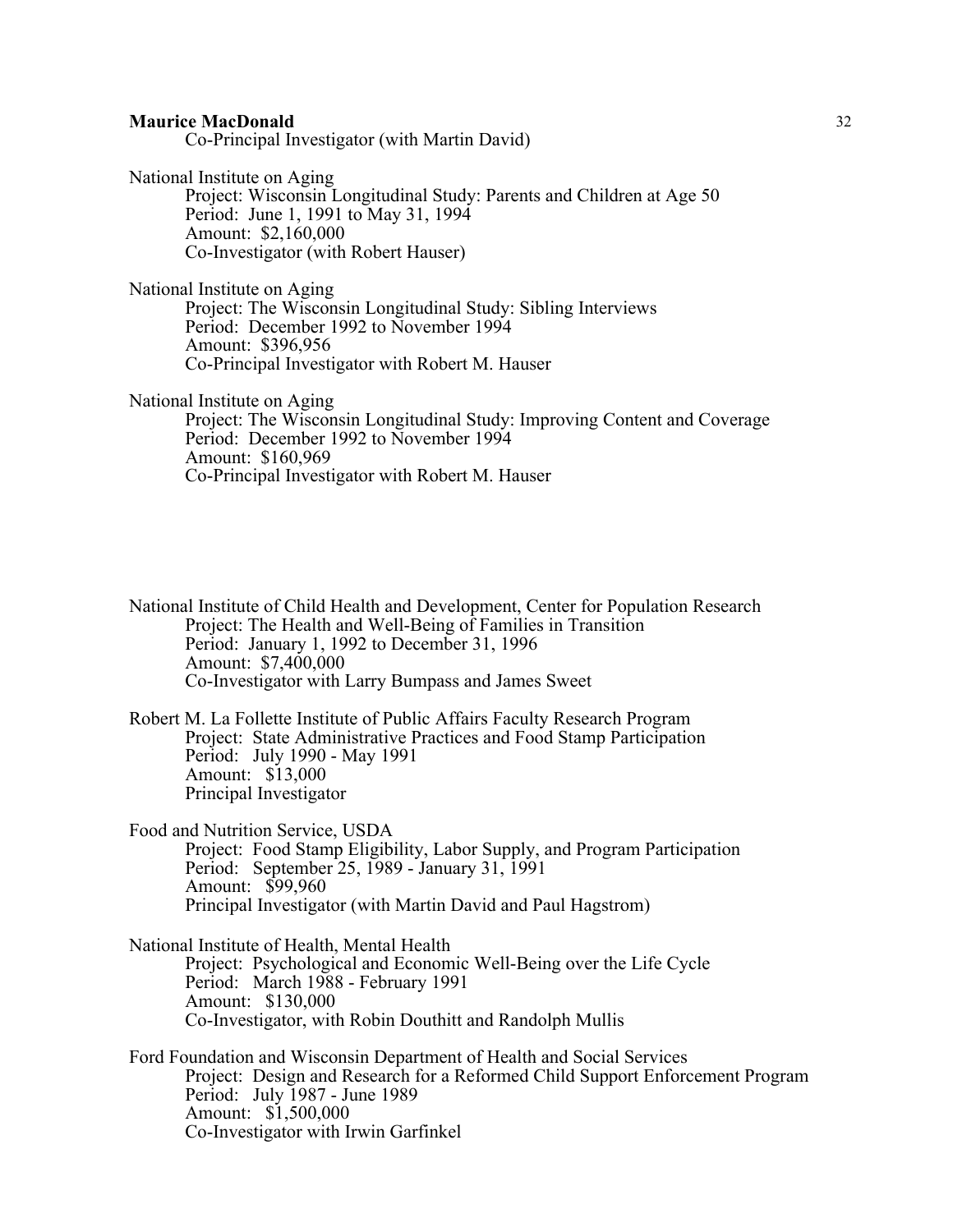Wisconsin Agricultural Experimental Station, Regional Hatch Research Funding Project: The Effect of Divorce on Child and Parental Time Allocation Period: October 1987 - September 1989 Amount: \$9,000 Co-Investigator with Robin Douthitt Wisconsin Department of Health and Social Services Project: Design and Research for a Reformed Child Support Enforcement Program Period: September 2, 1986 to June 30, 1987 Amount: \$30,000 Co-Investigator with Irwin Garfinkel University of Wisconsin-Madison, Graduate School Project: Static and Serial Analysis of Multiple Program Participation Period: July 1, 1986 to June 30, 1987 Amount: \$14,937 National Institute of Child Health and Development, Center for Population Research Project: National Survey of Families and Households Period: January 1, 1986 to December 31, 1988 Amount: \$4,833,042 Co-Investigator (Principal Investigators: Larry Bumpass and James Sweet) Wisconsin Department of Health and Social Services Project: Wisconsin Survey of Children, Incomes and Program Participation Period: January 1, 1985 to December 31, 1985 Amount: \$150,000 Principal Investigator University of Wisconsin-Madison Graduate School Project: Food Stamps Cuts and Labor Supply Period: July 1, 1984 to June 30, 1985 Amount: \$20,250 Wisconsin Department of Health and Social Services Project: Updating Wisconsin Basic Needs Assessments Period: January 1, 1984 to June 1985 Amount: \$150,000 Co-Principal Investigator with Sheldon Danziger National Institute of Child Health and Development, Center for Population Research Project: Behavioral Adaptations to the Changing Structure of the American Family and Households Period: October 1, 1983 to April 30, 1985 Amount: \$268,634 Co-Investigator with Larry Bumpass and James Sweet USDA Food and Nutrition Service Project: Evaluation of Impacts of the Omnibus Reconciliation Act of 1981 on Wisconsin Food Stamp Costs and Caseload Period: June 7, 1983 to December 31, 1983